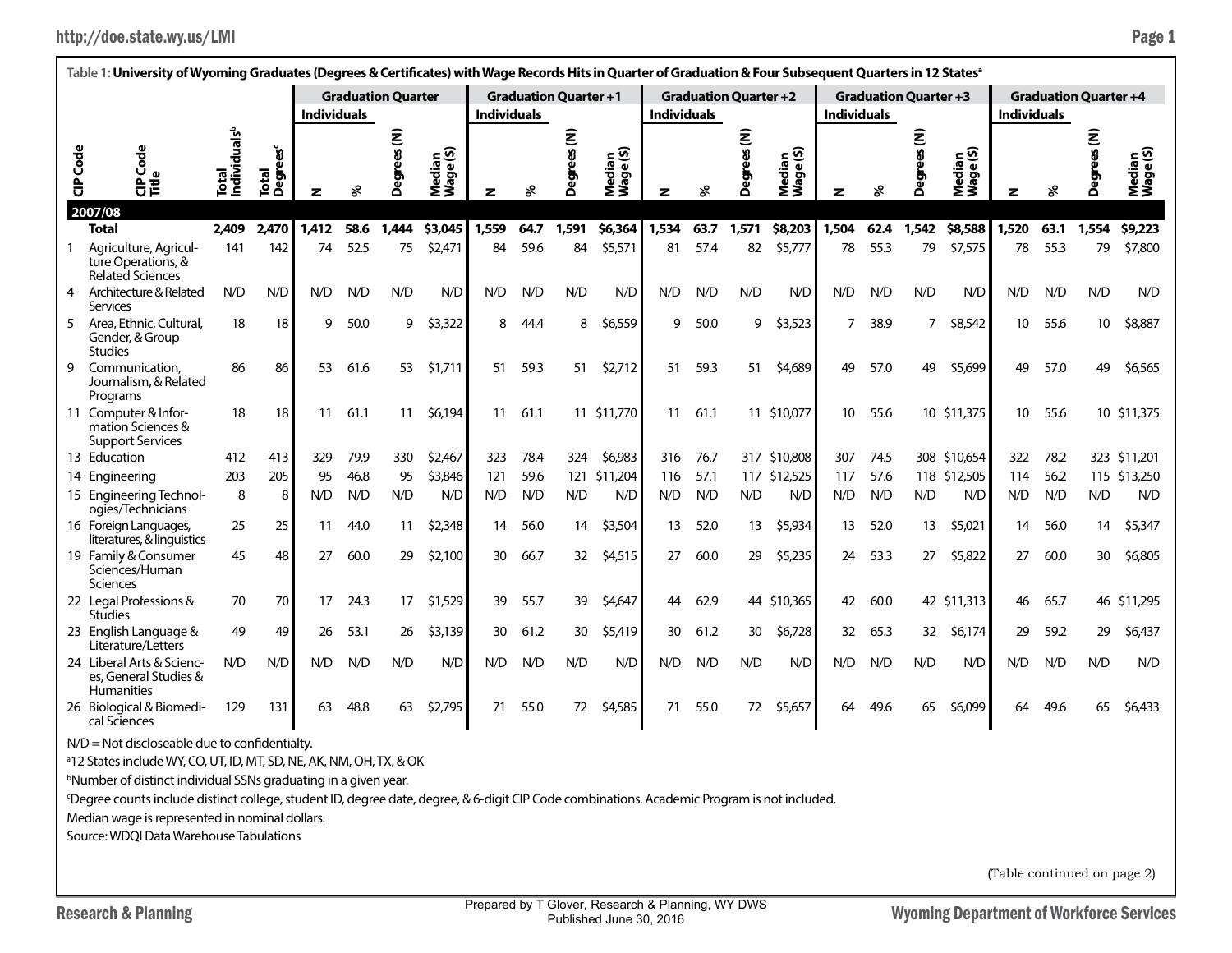|            | (Table continued from page 1)                                                                                                                                          |                                   |                               |                    |                           |                 |                     |                    |                              |          |                                        |                    |      |                              |                     |                    |                              |                     |                     |                    |      |                              |                           |
|------------|------------------------------------------------------------------------------------------------------------------------------------------------------------------------|-----------------------------------|-------------------------------|--------------------|---------------------------|-----------------|---------------------|--------------------|------------------------------|----------|----------------------------------------|--------------------|------|------------------------------|---------------------|--------------------|------------------------------|---------------------|---------------------|--------------------|------|------------------------------|---------------------------|
|            | Table 1: University of Wyoming Graduates (Degrees & Certificates) with Wage Records Hits in Quarter of Graduation & Four Subsequent Quarters in 12 States <sup>a</sup> |                                   |                               |                    |                           |                 |                     |                    |                              |          |                                        |                    |      |                              |                     |                    |                              |                     |                     |                    |      |                              |                           |
|            |                                                                                                                                                                        |                                   |                               |                    | <b>Graduation Quarter</b> |                 |                     |                    | <b>Graduation Quarter +1</b> |          |                                        |                    |      | <b>Graduation Quarter +2</b> |                     |                    | <b>Graduation Quarter +3</b> |                     |                     |                    |      | <b>Graduation Quarter +4</b> |                           |
|            |                                                                                                                                                                        |                                   |                               | <b>Individuals</b> |                           |                 |                     | <b>Individuals</b> |                              |          |                                        | <b>Individuals</b> |      |                              |                     | <b>Individuals</b> |                              |                     |                     | <b>Individuals</b> |      |                              |                           |
| Code<br>ទិ | $\frac{e}{\sigma}$<br>Ū<br>ω<br>응う                                                                                                                                     | Total<br>Individuals <sup>b</sup> | Total<br>Degrees <sup>c</sup> | z                  | వి                        | ξ<br>å<br>Degre | Median<br>Wage (\$) | z                  | శి                           | ξ<br>Deg | ledian<br>/age (\$)<br>Media<br>Wage ( | z                  | ళి   | es (N)<br>Degre              | Median<br>Wage (\$) | z                  | ళి                           | ξ<br><b>Degrees</b> | Median<br>Wage (\$) | z                  | శి   | ξ<br>Deg<br>D                | edian<br>age (\$)<br>ร็≶ิ |
|            | 27 Mathematics &<br><b>Statistics</b>                                                                                                                                  | 28                                | 28                            | 14                 | 50.0                      | 14              | \$6,657             | 19                 | 67.9                         | 19       | \$6,002                                | 17                 | 60.7 | 17                           | \$10,002            | 19                 | 67.9                         | 19                  | \$8,446             | 15                 | 53.6 | 15                           | \$9,875                   |
|            | 30 Multi/Interdisciplin-<br>ary Studies                                                                                                                                | 45                                | 45                            | 25                 | 55.6                      | 25              | \$2,627             | 29                 | 64.4                         | 29       | \$3,967                                | 26                 | 57.8 | 26                           | \$5,366             | 28                 | 62.2                         | 28                  | \$5,218             | 27                 | 60.0 | 27                           | \$6,532                   |
|            | 31 Parks, Recreation,<br>Leisure, & Fitness<br><b>Studies</b>                                                                                                          | 72                                | 72                            | 50                 | 69.4                      | 50              | \$2,738             | 51                 | 70.8                         | 51       | \$3,816                                | 41                 | 56.9 | 41                           | \$3,868             | 40                 | 55.6                         | 40                  | \$3,601             | 35                 | 48.6 | 35                           | \$3,654                   |
|            | 38 Philosophy & Reli-<br>gious Studies                                                                                                                                 | 11                                | 11                            | N/D                | N/D                       | N/D             | N/D                 | 6                  | 54.5                         | 6        | \$1,636                                | N/D                | N/D  | N/D                          | N/D                 | N/D                | N/D                          | N/D                 | N/D                 | N/D                | N/D  | N/D                          | N/D                       |
|            | 40 Physical Sciences                                                                                                                                                   | 71                                | 71                            | 31                 | 43.7                      | 31              | \$4,486             | 37                 | 52.1                         | 37       | \$8,934                                | 40                 | 56.3 | 40                           | \$8,573             | 42                 | 59.2                         | 42                  | \$9,344             | 36                 | 50.7 |                              | 36 \$10,071               |
|            | 42 Psychology                                                                                                                                                          | 104                               | 104                           | 55                 | 52.9                      | 55              | \$3,010             | 62                 | 59.6                         | 62       | \$5,256                                | 62                 | 59.6 | 62                           | \$5,907             | 58                 | 55.8                         | 58                  | \$6,439             | 60                 | 57.7 | 60                           | \$6,102                   |
|            | 43 Security & Protective<br><b>Services</b>                                                                                                                            | 67                                | 67                            | 40                 | 59.7                      | 40              | \$3,991             | 45                 | 67.2                         | 45       | \$5,976                                | 50                 | 74.6 | 50                           | \$6,280             | 52                 | 77.6                         | 52                  | \$6,656             | 46                 | 68.7 | 46                           | \$6,703                   |
|            | 44 Public Administra-<br>tion & Social Service<br>Professions                                                                                                          | 81                                | 81                            | 59                 | 72.8                      | 59              | \$4,025             | 62                 | 76.5                         | 62       | \$7,268                                | 59                 | 72.8 | 59                           | \$8,026             | 62                 | 76.5                         | 62                  | \$8,085             | 62                 | 76.5 | 62                           | \$8,460                   |
|            | 45 Social Sciences                                                                                                                                                     | 124                               | 125                           | 67                 | 54.0                      | 68              | \$3,736             | 71                 | 57.3                         | 71       | \$6,540                                | 70                 | 56.5 | 70                           | \$6,446             | 69                 | 55.6                         | 69                  | \$8,165             | 76                 | 61.3 | 76                           | \$8,343                   |
|            | 50 Visual & Performing<br>Arts                                                                                                                                         | 65                                | 66                            | 43                 | 66.2                      | 43              | \$1,950             | 45                 | 69.2                         | 45       | \$4,032                                | 40                 | 61.5 | 40                           | \$6,361             | 38                 | 58.5                         | 38                  | \$5,625             | 39                 | 60.0 | 39                           | \$5,614                   |
|            | 51 Health Professions<br>& Related Clinical<br>Sciences                                                                                                                | 217                               | 217                           | 117                | 53.9                      | 117             | \$4,558             | 131                | 60.4                         |          | 131 \$11,340                           | 132                | 60.8 |                              | 132 \$13,031        | 128                | 59.0                         |                     | 128 \$13,352        | 131                | 60.4 |                              | 131 \$13,035              |
|            | 52 Business, Manage-<br>ment, Marketing,<br>& Related Support<br><b>Services</b>                                                                                       | 315                               | 335                           | 185                | 58.7                      | 193             | \$3,551             | 208                | 66.0                         | 218      | \$7,119                                | 218                | 69.2 | 229                          | \$8,397             | 215                | 68.3                         | 226                 | \$8,929             | 216                | 68.6 | 226                          | \$9,368                   |
|            | 54 History                                                                                                                                                             | 31                                | 31                            | 19                 | 61.3                      | 19              | \$2,922             | 22                 | 71.0                         | 22       | \$3,738                                | 21                 | 67.7 | 21                           | \$4,303             | 20                 | 64.5                         | 20                  | \$5,385             | 20                 | 64.5 | 20                           | \$4,725                   |

a 12 States include WY, CO, UT, ID, MT, SD, NE, AK, NM, OH, TX, & OK

b Number of distinct individual SSNs graduating in a given year.

c Degree counts include distinct college, student ID, degree date, degree, & 6-digit CIP Code combinations. Academic Program is not included.

Median wage is represented in nominal dollars.

Source: WDQI Data Warehouse Tabulations

(Table continued on page 3)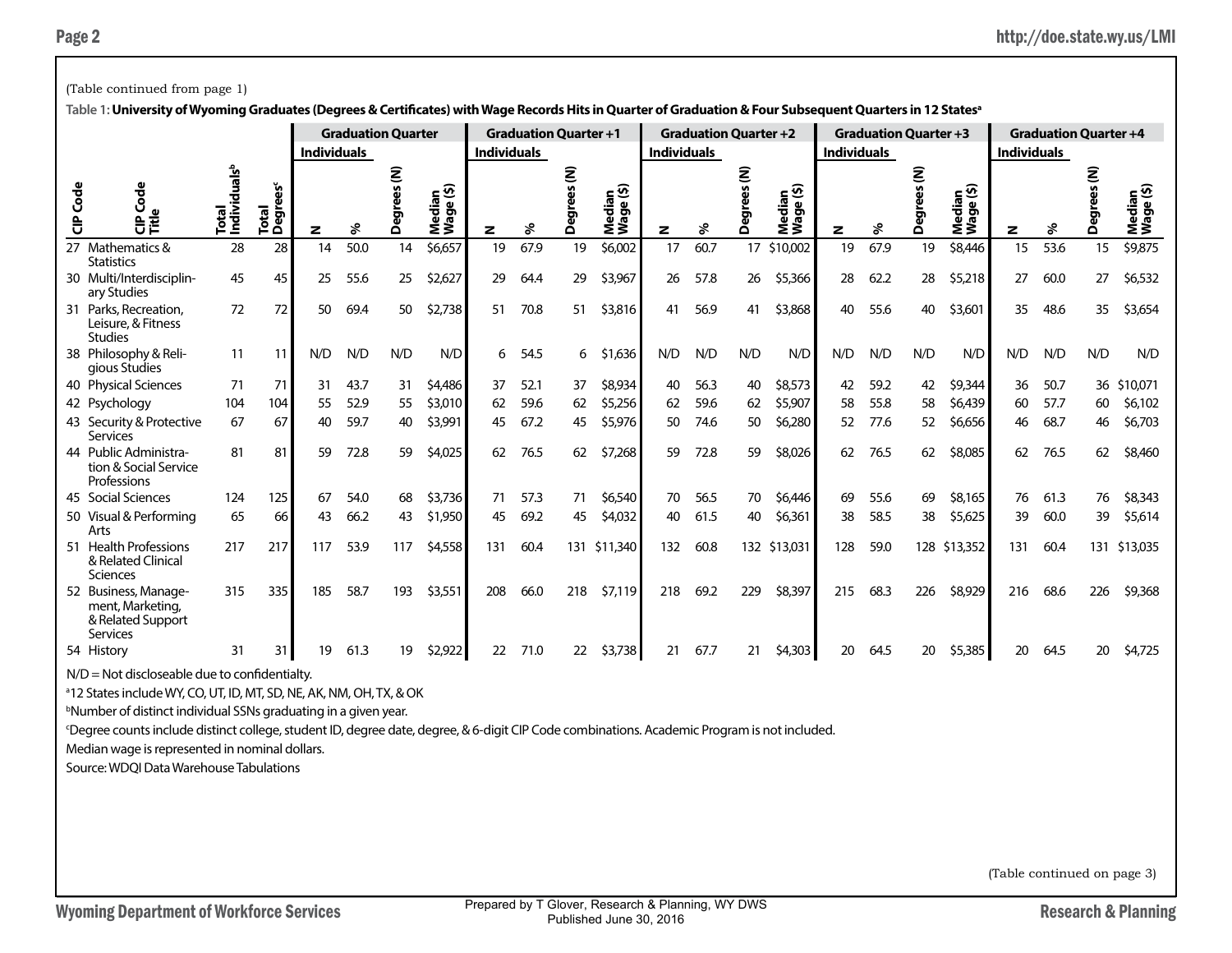(Table continued from page 2)

|                          | Table 1: University of Wyoming Graduates (Degrees & Certificates) with Wage Records Hits in Quarter of Graduation & Four Subsequent Quarters in 12 States <sup>a</sup> |                                   |                          |                    |      |                           |                     |                    |                              |               |                                               |                    |      |                              |                     |                    |      |                              |                                    |                    |      |                              |                     |
|--------------------------|------------------------------------------------------------------------------------------------------------------------------------------------------------------------|-----------------------------------|--------------------------|--------------------|------|---------------------------|---------------------|--------------------|------------------------------|---------------|-----------------------------------------------|--------------------|------|------------------------------|---------------------|--------------------|------|------------------------------|------------------------------------|--------------------|------|------------------------------|---------------------|
|                          |                                                                                                                                                                        |                                   |                          |                    |      | <b>Graduation Quarter</b> |                     |                    | <b>Graduation Quarter +1</b> |               |                                               |                    |      | <b>Graduation Quarter +2</b> |                     |                    |      | <b>Graduation Quarter +3</b> |                                    |                    |      | <b>Graduation Quarter +4</b> |                     |
|                          |                                                                                                                                                                        |                                   |                          | <b>Individuals</b> |      |                           |                     | <b>Individuals</b> |                              |               |                                               | <b>Individuals</b> |      |                              |                     | <b>Individuals</b> |      |                              |                                    | <b>Individuals</b> |      |                              |                     |
| Code<br>$\ddot{\vec{c}}$ | Code<br><b>Ce<br/>Citie</b><br>2008/09                                                                                                                                 | Total<br>Individuals <sup>b</sup> | <b>Degrees®</b><br>Total | z                  | వి   | ŝ<br>Degrees              | Median<br>Wage (\$) | z                  | ፠                            | ŝ<br>egi<br>۵ | ੂ⊕<br>edia<br>$\mathbf \omega$<br>Nedi<br>Wag | z                  | వి   | ŝ<br><b>Degrees</b>          | Median<br>Wage (\$) | z                  | چ    | ŝ<br>ర్టా<br>۵               | ledian<br>/age (\$)<br>Nedi<br>Wag | z                  | వి   | Ē<br>Deg                     | Median<br>Wage (\$) |
|                          | <b>Total</b>                                                                                                                                                           | 2.421                             | 2,479                    | 1.381              | 57.0 | 1,419                     | 53.011              | 1,494              | 61.7                         | 1,532         | \$5,826                                       | 1,445              | 59.7 | 1,478                        | \$7,902             | 1,420              | 58.7 | 1,453                        | \$7,887                            | 1.440              | 59.5 | 1,475                        | \$8,297             |
|                          | Agriculture, Agricul-<br>ture Operations, &<br><b>Related Sciences</b>                                                                                                 | 118                               | 119                      | 54                 | 45.8 | 55                        | \$3,270             | 59                 | 50.0                         | 59            | \$6,728                                       | 59                 | 50.0 | 59                           | \$8,089             | 61                 | 51.7 | 61                           | \$7,866                            | 64                 | 54.2 | 64                           | \$8,609             |
| 4                        | Architecture & Relat-<br>ed Services                                                                                                                                   | N/D                               | N/D                      | N/D                | N/D  | N/D                       | N/D                 | N/D                | N/D                          | N/D           | N/D                                           | N/D                | N/D  | N/D                          | N/D                 | N/D                | N/D  | N/D                          | N/D                                | N/D                | N/D  | N/D                          | N/D                 |
|                          | Area, Ethnic, Cultural,<br>Gender, & Group<br><b>Studies</b>                                                                                                           | 12                                | 12                       | N/D                | N/D  | N/D                       | N/D                 | 8                  | 66.7                         | 8             | \$3,640                                       | 7                  | 58.3 | $\overline{7}$               | \$7,301             | N/D                | N/D  | N/D                          | N/D                                | $\overline{7}$     | 58.3 | $\overline{7}$               | \$4,904             |
| 9                        | Communication.<br>Journalism, & Related<br>Programs                                                                                                                    | 101                               | 101                      | 59                 | 58.4 | 59                        | \$2,803             | 62                 | 61.4                         | 62            | \$4,573                                       | 62                 | 61.4 | 62                           | \$5,426             | 59                 | 58.4 | 59                           | \$5,742                            | 66                 | 65.3 | 66                           | \$5,461             |
|                          | 11 Computer & Infor-<br>mation Sciences &<br><b>Support Services</b>                                                                                                   | 12                                | 12                       | N/D                | N/D  | N/D                       | N/D                 | N/D                | N/D                          | N/D           | N/D                                           | N/D                | N/D  | N/D                          | N/D                 | N/D                | N/D  | N/D                          | N/D                                | N/D                | N/D  | N/D                          | N/D                 |
|                          | 13 Education                                                                                                                                                           | 385                               | 385                      | 309                | 80.3 | 309                       | \$1,798             | 294                | 76.4                         | 294           | \$6,389                                       | 298                | 77.4 |                              | 298 \$10,594        | 300                | 77.9 |                              | 300 \$10,098                       | 303                | 78.7 |                              | 303 \$11,051        |
|                          | 14 Engineering                                                                                                                                                         | 217                               | 220                      | 91                 | 41.9 | 93                        | \$3,025             | 111                | 51.2                         | 113           | \$7,513                                       | 104                | 47.9 |                              | 106 \$10,446        | 96                 | 44.2 |                              | 98 \$11,266                        | 97                 | 44.7 |                              | 99 \$12,046         |
|                          | 15 Engineering Technol-<br>ogies/Technicians                                                                                                                           | 14                                | 14                       |                    | 50.0 |                           | 7 \$11,498          | 8                  | 57.1                         |               | 8 \$10,290                                    | 8                  | 57.1 |                              | 8 \$11,507          | 8                  | 57.1 |                              | 8 \$10,008                         | 8                  | 57.1 |                              | 8 \$11,537          |
|                          | 16 Foreign Languages,<br>literatures, & linguis-<br>tics                                                                                                               | 22                                | 23                       | 14                 | 63.6 | 15                        | \$916               | 13                 | 59.1                         | 14            | \$3,170                                       | 10 <sup>°</sup>    | 45.5 | 10                           | \$6,850             | 9                  | 40.9 | 9                            | \$8,812                            | 10 <sup>°</sup>    | 45.5 | 10 <sup>°</sup>              | \$6,070             |
|                          | 19 Family & Consumer<br>Sciences/Human<br><b>Sciences</b>                                                                                                              | 44                                | 44                       | 24                 | 54.5 | 24                        | \$3,374             | 24                 | 54.5                         | 24            | \$5,100                                       | 24                 | 54.5 | 24                           | \$5,605             | 24                 | 54.5 | 24                           | \$5,605                            | 20                 | 45.5 | 20                           | \$6,959             |
|                          | 22 Legal Professions &<br><b>Studies</b>                                                                                                                               | 81                                | 81                       | 20                 | 24.7 | 20                        | \$895               | 40                 | 49.4                         | 40            | \$4,558                                       | 43                 | 53.1 |                              | 43 \$12,500         | 43                 | 53.1 |                              | 43 \$12,500                        | 44                 | 54.3 |                              | 44 \$12,798         |
|                          | 23 English Language &<br>Literature/Letters                                                                                                                            | 52                                | 52                       | 33                 | 63.5 | 33                        | \$2,362             | 34                 | 65.4                         | 34            | \$3,780                                       | 32                 | 61.5 | 32                           | \$4,730             | 30                 | 57.7 | 30                           | \$3,117                            | 32                 | 61.5 | 32                           | \$4,940             |
|                          | 24 Liberal Arts & Scienc-<br>es, General Studies &<br><b>Humanities</b>                                                                                                | 7                                 |                          | N/D                | N/D  | N/D                       | N/D                 | N/D                | N/D                          | N/D           | N/D                                           | N/D                | N/D  | N/D                          | N/D                 | N/D                | N/D  | N/D                          | N/D                                | N/D                | N/D  | N/D                          | N/D                 |

 $N/D = Not$  discloseable due to confidentialty.

<sup>a</sup>12 States include WY, CO, UT, ID, MT, SD, NE, AK, NM, OH, TX, & OK

b Number of distinct individual SSNs graduating in a given year.

c Degree counts include distinct college, student ID, degree date, degree, & 6-digit CIP Code combinations. Academic Program is not included.

Median wage is represented in nominal dollars.

Source: WDQI Data Warehouse Tabulations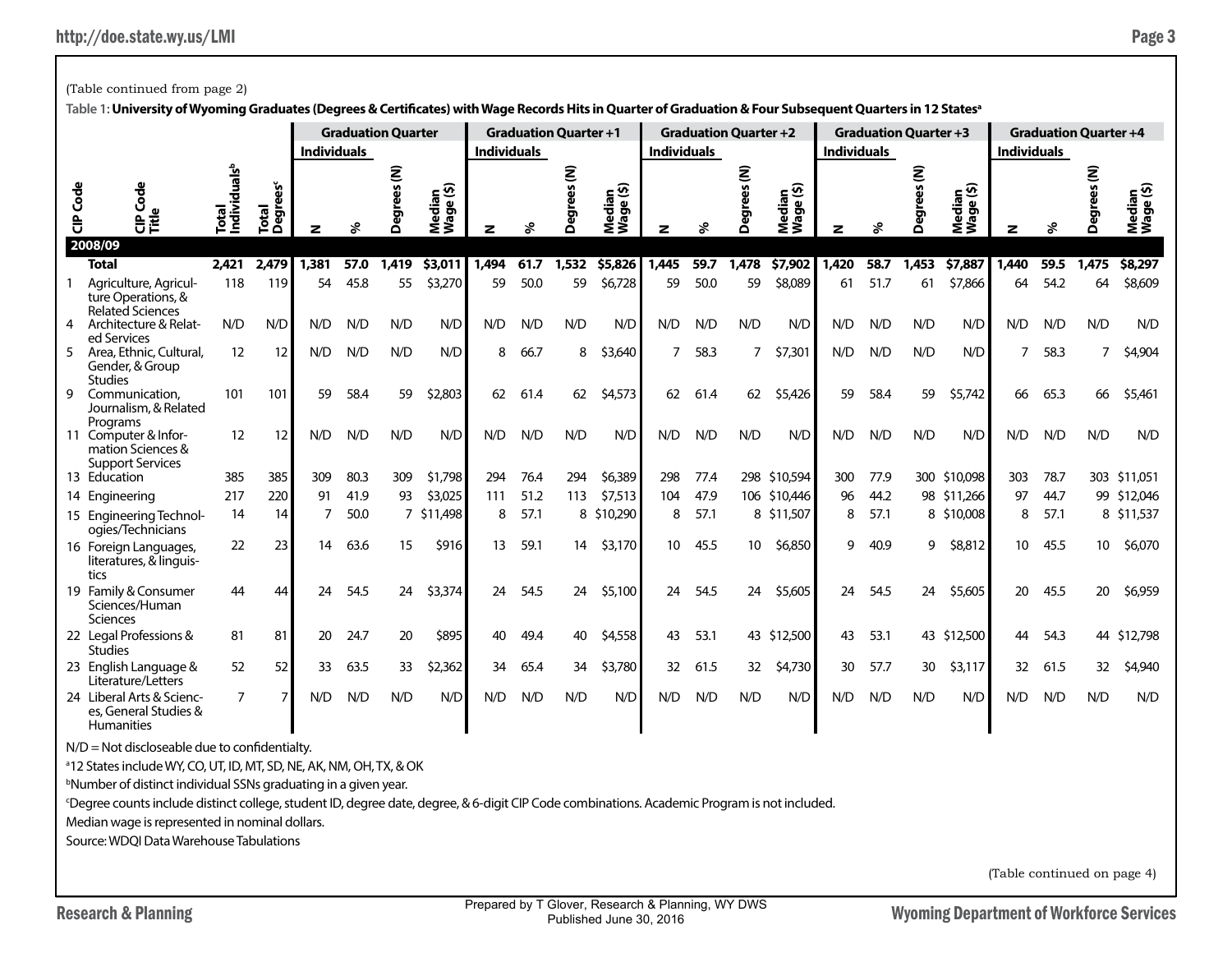|                                                                                                                                                                                                                                                                                                                                                                                                                                                                                                                                                                                                                                                                                                                                                                                                               | <b>Graduation Quarter +2</b><br><b>Graduation Quarter</b><br><b>Graduation Quarter +1</b><br><b>Graduation Quarter +3</b><br><b>Graduation Quarter +4</b><br><b>Individuals</b><br><b>Individuals</b><br><b>Individuals</b><br><b>Individuals</b><br><b>Individuals</b><br>Total<br>Individuals <sup>b</sup><br>ξ<br>ξ<br>egrees (N)<br>ξ<br>ŝ<br>Total<br>Degrees <sup>c</sup><br>ledian<br><sup>r</sup> age (\$)<br>⊆ છે<br>egrees<br>egrees<br><b>i</b><br>Degrees<br>ledian<br><sup>lage (\$)</sup><br>ledian<br>age (\$)<br>Median<br>Wage (\$)<br>ह<br>۵ì<br>ã<br>ledia<br><sup>lage</sup><br>Ū<br>င်္ခာ<br>စ<br>ω<br>양<br>శి<br>ళ<br>శి<br>శి<br>ŹŠ<br>ŹŠ<br>శి<br>ŹŠ<br>ŹŠ<br>ó<br>ó<br>Δ<br>z<br>۵<br>z<br>z<br>z<br>z<br>54.2<br>52.8<br>74<br>\$5,233<br>144<br>78<br>79<br>\$1,953<br>92<br>63.9<br>\$3,298<br>82<br>56.9<br>84<br>\$4,356<br>76<br>78<br>\$4,680<br>72<br>50.0<br>147<br>94<br>cal Sciences<br>19<br>\$2,522<br>\$3,933<br>50.0<br>\$8,250<br>8<br>\$5,853<br>18<br>77.8<br>15<br>15<br>83.3<br>15<br>9<br>9<br>8<br>8<br>9<br>\$3,219<br>14<br>44.4<br>44.4<br><b>Statistics</b><br>\$4,155<br>\$4,873<br>60.3<br>63<br>63<br>39<br>61.9<br>39<br>41<br>65.1<br>\$4,448<br>40<br>63.5<br>40<br>\$5,481<br>41<br>65.1<br>41<br>38<br>38<br>\$6,003<br>41<br>ary Studies<br>75<br>47<br>62.7<br>47<br>\$2,107<br>58.7<br>\$3,522<br>39<br>52.0<br>\$4,946<br>38<br>50.7<br>38<br>\$4,079<br>53.3<br>\$4,237<br>75<br>44<br>39<br>40<br>40<br>44<br>Leisure, & Fitness<br>Studies<br>\$3,048<br>\$5,723<br>10<br>10<br>60.0<br>70.0<br>\$6,728<br>7<br>70.0<br>\$5,332<br>7<br>70.0<br>$\overline{7}$<br>8<br>80.0<br>8<br>\$3,888<br>6<br>6<br>7<br>7<br>$\overline{7}$<br>gious Studies<br>58<br>51.7<br>\$6,510<br>48.3<br>\$9,865<br>\$9,849<br>39.7<br>23 \$12,250<br>24 \$12,462<br>58<br>30<br>30<br>28<br>28<br>26<br>44.8<br>26<br>23<br>24<br>41.4<br>95<br>63.2<br>\$3,985<br>62.1<br>\$5,142<br>57<br>60.0<br>\$5,855<br>62.1<br>\$5,790<br>\$5,747<br>95<br>60<br>59<br>59<br>57<br>59<br>59<br>64.2<br>60<br>61<br>61<br>77<br>77<br>61.0<br>\$3,855<br>68.8<br>\$6,761<br>\$7,199<br>47<br>56<br>72.7<br>56<br>\$4,685<br>71.4<br>\$6,613<br>53<br>67.5<br>52<br>47<br>55<br>55<br>53<br>52<br><b>Services</b><br>74<br>74<br>62.2<br>\$6,216<br>66.2<br>\$6,813<br>\$8,599<br>47<br>\$8,500<br>\$7,606<br>46<br>46<br>49<br>49<br>48<br>64.9<br>48<br>47<br>63.5<br>52<br>70.3<br>52<br>tion & Social Service<br>Professions<br>119<br>120<br>51.3<br>\$2,477<br>55.5<br>\$4,859<br>52.9<br>\$5,621<br>54.6<br>\$5,533<br>68<br>57.1<br>61<br>61<br>66<br>67<br>63<br>65<br>66<br>69<br>\$6,953<br>64 |  |  |         |  |  |  |  |  |  |  |  |  |  |  |  |  |  |  |
|---------------------------------------------------------------------------------------------------------------------------------------------------------------------------------------------------------------------------------------------------------------------------------------------------------------------------------------------------------------------------------------------------------------------------------------------------------------------------------------------------------------------------------------------------------------------------------------------------------------------------------------------------------------------------------------------------------------------------------------------------------------------------------------------------------------|--------------------------------------------------------------------------------------------------------------------------------------------------------------------------------------------------------------------------------------------------------------------------------------------------------------------------------------------------------------------------------------------------------------------------------------------------------------------------------------------------------------------------------------------------------------------------------------------------------------------------------------------------------------------------------------------------------------------------------------------------------------------------------------------------------------------------------------------------------------------------------------------------------------------------------------------------------------------------------------------------------------------------------------------------------------------------------------------------------------------------------------------------------------------------------------------------------------------------------------------------------------------------------------------------------------------------------------------------------------------------------------------------------------------------------------------------------------------------------------------------------------------------------------------------------------------------------------------------------------------------------------------------------------------------------------------------------------------------------------------------------------------------------------------------------------------------------------------------------------------------------------------------------------------------------------------------------------------------------------------------------------------------------------------------------------------------------------------------------------------------------------------------------------------------------------------------------------------------------------------------------------------------------------------------------------------------------------------------------------------------------------------------------------------------------------------------------------------------------------------------------------------------------------------------------------------------------------------------------------------------------------------------|--|--|---------|--|--|--|--|--|--|--|--|--|--|--|--|--|--|--|
|                                                                                                                                                                                                                                                                                                                                                                                                                                                                                                                                                                                                                                                                                                                                                                                                               |                                                                                                                                                                                                                                                                                                                                                                                                                                                                                                                                                                                                                                                                                                                                                                                                                                                                                                                                                                                                                                                                                                                                                                                                                                                                                                                                                                                                                                                                                                                                                                                                                                                                                                                                                                                                                                                                                                                                                                                                                                                                                                                                                                                                                                                                                                                                                                                                                                                                                                                                                                                                                                                  |  |  |         |  |  |  |  |  |  |  |  |  |  |  |  |  |  |  |
|                                                                                                                                                                                                                                                                                                                                                                                                                                                                                                                                                                                                                                                                                                                                                                                                               | 59.7<br>\$1,120<br>53.2<br>62<br>37<br>37<br>33<br>33<br>\$2,737<br>48.4<br>28<br>45.2<br>28<br>48.4<br>30<br>\$4,240<br>62<br>30<br>30<br>\$3,427<br>\$3,858<br>30<br>Arts<br>238<br>238<br>47.5<br>\$5,826<br>139<br>58.4<br>139 \$11,971<br>130 \$13,902<br>127<br>53.4<br>127 \$13,996<br>125 \$14,469<br>113<br>113<br>130<br>54.6<br>125<br>52.5<br>& Related Clinical<br>Sciences                                                                                                                                                                                                                                                                                                                                                                                                                                                                                                                                                                                                                                                                                                                                                                                                                                                                                                                                                                                                                                                                                                                                                                                                                                                                                                                                                                                                                                                                                                                                                                                                                                                                                                                                                                                                                                                                                                                                                                                                                                                                                                                                                                                                                                                         |  |  |         |  |  |  |  |  |  |  |  |  |  |  |  |  |  |  |
|                                                                                                                                                                                                                                                                                                                                                                                                                                                                                                                                                                                                                                                                                                                                                                                                               | \$3,918<br>\$8,198<br>\$7,771<br>198<br>\$8,267<br>311<br>325<br>178<br>57.2<br>190<br>204<br>65.6<br>215<br>\$6,671<br>199<br>64.0<br>208<br>202<br>65.0<br>212<br>63.7<br>209<br>ment, Marketing,                                                                                                                                                                                                                                                                                                                                                                                                                                                                                                                                                                                                                                                                                                                                                                                                                                                                                                                                                                                                                                                                                                                                                                                                                                                                                                                                                                                                                                                                                                                                                                                                                                                                                                                                                                                                                                                                                                                                                                                                                                                                                                                                                                                                                                                                                                                                                                                                                                              |  |  |         |  |  |  |  |  |  |  |  |  |  |  |  |  |  |  |
|                                                                                                                                                                                                                                                                                                                                                                                                                                                                                                                                                                                                                                                                                                                                                                                                               |                                                                                                                                                                                                                                                                                                                                                                                                                                                                                                                                                                                                                                                                                                                                                                                                                                                                                                                                                                                                                                                                                                                                                                                                                                                                                                                                                                                                                                                                                                                                                                                                                                                                                                                                                                                                                                                                                                                                                                                                                                                                                                                                                                                                                                                                                                                                                                                                                                                                                                                                                                                                                                                  |  |  |         |  |  |  |  |  |  |  |  |  |  |  |  |  |  |  |
|                                                                                                                                                                                                                                                                                                                                                                                                                                                                                                                                                                                                                                                                                                                                                                                                               |                                                                                                                                                                                                                                                                                                                                                                                                                                                                                                                                                                                                                                                                                                                                                                                                                                                                                                                                                                                                                                                                                                                                                                                                                                                                                                                                                                                                                                                                                                                                                                                                                                                                                                                                                                                                                                                                                                                                                                                                                                                                                                                                                                                                                                                                                                                                                                                                                                                                                                                                                                                                                                                  |  |  |         |  |  |  |  |  |  |  |  |  |  |  |  |  |  |  |
|                                                                                                                                                                                                                                                                                                                                                                                                                                                                                                                                                                                                                                                                                                                                                                                                               |                                                                                                                                                                                                                                                                                                                                                                                                                                                                                                                                                                                                                                                                                                                                                                                                                                                                                                                                                                                                                                                                                                                                                                                                                                                                                                                                                                                                                                                                                                                                                                                                                                                                                                                                                                                                                                                                                                                                                                                                                                                                                                                                                                                                                                                                                                                                                                                                                                                                                                                                                                                                                                                  |  |  |         |  |  |  |  |  |  |  |  |  |  |  |  |  |  |  |
|                                                                                                                                                                                                                                                                                                                                                                                                                                                                                                                                                                                                                                                                                                                                                                                                               |                                                                                                                                                                                                                                                                                                                                                                                                                                                                                                                                                                                                                                                                                                                                                                                                                                                                                                                                                                                                                                                                                                                                                                                                                                                                                                                                                                                                                                                                                                                                                                                                                                                                                                                                                                                                                                                                                                                                                                                                                                                                                                                                                                                                                                                                                                                                                                                                                                                                                                                                                                                                                                                  |  |  |         |  |  |  |  |  |  |  |  |  |  |  |  |  |  |  |
|                                                                                                                                                                                                                                                                                                                                                                                                                                                                                                                                                                                                                                                                                                                                                                                                               |                                                                                                                                                                                                                                                                                                                                                                                                                                                                                                                                                                                                                                                                                                                                                                                                                                                                                                                                                                                                                                                                                                                                                                                                                                                                                                                                                                                                                                                                                                                                                                                                                                                                                                                                                                                                                                                                                                                                                                                                                                                                                                                                                                                                                                                                                                                                                                                                                                                                                                                                                                                                                                                  |  |  |         |  |  |  |  |  |  |  |  |  |  |  |  |  |  |  |
|                                                                                                                                                                                                                                                                                                                                                                                                                                                                                                                                                                                                                                                                                                                                                                                                               |                                                                                                                                                                                                                                                                                                                                                                                                                                                                                                                                                                                                                                                                                                                                                                                                                                                                                                                                                                                                                                                                                                                                                                                                                                                                                                                                                                                                                                                                                                                                                                                                                                                                                                                                                                                                                                                                                                                                                                                                                                                                                                                                                                                                                                                                                                                                                                                                                                                                                                                                                                                                                                                  |  |  |         |  |  |  |  |  |  |  |  |  |  |  |  |  |  |  |
|                                                                                                                                                                                                                                                                                                                                                                                                                                                                                                                                                                                                                                                                                                                                                                                                               |                                                                                                                                                                                                                                                                                                                                                                                                                                                                                                                                                                                                                                                                                                                                                                                                                                                                                                                                                                                                                                                                                                                                                                                                                                                                                                                                                                                                                                                                                                                                                                                                                                                                                                                                                                                                                                                                                                                                                                                                                                                                                                                                                                                                                                                                                                                                                                                                                                                                                                                                                                                                                                                  |  |  |         |  |  |  |  |  |  |  |  |  |  |  |  |  |  |  |
| (Table continued from page 3)<br>Table 1: University of Wyoming Graduates (Degrees & Certificates) with Wage Records Hits in Quarter of Graduation & Four Subsequent Quarters in 12 States <sup>a</sup><br>CIP Cod<br>26 Biological & Biomedi-<br>27 Mathematics &<br>30 Multi/Interdisciplin-<br>31 Parks, Recreation,<br>38 Philosophy & Reli-<br>40 Physical Sciences<br>42 Psychology<br>43 Security & Protective<br>44 Public Administra-<br>45 Social Sciences<br>50 Visual & Performing<br>51 Health Professions<br>52 Business, Manage-<br>& Related Support<br>Services<br>\$1,996<br>46.7<br>\$1,820<br>22<br>48.9<br>22<br>24<br>53.3<br>\$3,812<br>23<br>51.1<br>23<br>\$4,186<br>24<br>53.3<br>54 History<br>45<br>45<br>21<br>21<br>24<br>24<br>$N/D = Not$ discloseable due to confidentialty. |                                                                                                                                                                                                                                                                                                                                                                                                                                                                                                                                                                                                                                                                                                                                                                                                                                                                                                                                                                                                                                                                                                                                                                                                                                                                                                                                                                                                                                                                                                                                                                                                                                                                                                                                                                                                                                                                                                                                                                                                                                                                                                                                                                                                                                                                                                                                                                                                                                                                                                                                                                                                                                                  |  |  |         |  |  |  |  |  |  |  |  |  |  |  |  |  |  |  |
|                                                                                                                                                                                                                                                                                                                                                                                                                                                                                                                                                                                                                                                                                                                                                                                                               |                                                                                                                                                                                                                                                                                                                                                                                                                                                                                                                                                                                                                                                                                                                                                                                                                                                                                                                                                                                                                                                                                                                                                                                                                                                                                                                                                                                                                                                                                                                                                                                                                                                                                                                                                                                                                                                                                                                                                                                                                                                                                                                                                                                                                                                                                                                                                                                                                                                                                                                                                                                                                                                  |  |  | \$3,941 |  |  |  |  |  |  |  |  |  |  |  |  |  |  |  |
|                                                                                                                                                                                                                                                                                                                                                                                                                                                                                                                                                                                                                                                                                                                                                                                                               |                                                                                                                                                                                                                                                                                                                                                                                                                                                                                                                                                                                                                                                                                                                                                                                                                                                                                                                                                                                                                                                                                                                                                                                                                                                                                                                                                                                                                                                                                                                                                                                                                                                                                                                                                                                                                                                                                                                                                                                                                                                                                                                                                                                                                                                                                                                                                                                                                                                                                                                                                                                                                                                  |  |  |         |  |  |  |  |  |  |  |  |  |  |  |  |  |  |  |
|                                                                                                                                                                                                                                                                                                                                                                                                                                                                                                                                                                                                                                                                                                                                                                                                               |                                                                                                                                                                                                                                                                                                                                                                                                                                                                                                                                                                                                                                                                                                                                                                                                                                                                                                                                                                                                                                                                                                                                                                                                                                                                                                                                                                                                                                                                                                                                                                                                                                                                                                                                                                                                                                                                                                                                                                                                                                                                                                                                                                                                                                                                                                                                                                                                                                                                                                                                                                                                                                                  |  |  |         |  |  |  |  |  |  |  |  |  |  |  |  |  |  |  |
|                                                                                                                                                                                                                                                                                                                                                                                                                                                                                                                                                                                                                                                                                                                                                                                                               |                                                                                                                                                                                                                                                                                                                                                                                                                                                                                                                                                                                                                                                                                                                                                                                                                                                                                                                                                                                                                                                                                                                                                                                                                                                                                                                                                                                                                                                                                                                                                                                                                                                                                                                                                                                                                                                                                                                                                                                                                                                                                                                                                                                                                                                                                                                                                                                                                                                                                                                                                                                                                                                  |  |  |         |  |  |  |  |  |  |  |  |  |  |  |  |  |  |  |
|                                                                                                                                                                                                                                                                                                                                                                                                                                                                                                                                                                                                                                                                                                                                                                                                               |                                                                                                                                                                                                                                                                                                                                                                                                                                                                                                                                                                                                                                                                                                                                                                                                                                                                                                                                                                                                                                                                                                                                                                                                                                                                                                                                                                                                                                                                                                                                                                                                                                                                                                                                                                                                                                                                                                                                                                                                                                                                                                                                                                                                                                                                                                                                                                                                                                                                                                                                                                                                                                                  |  |  |         |  |  |  |  |  |  |  |  |  |  |  |  |  |  |  |
|                                                                                                                                                                                                                                                                                                                                                                                                                                                                                                                                                                                                                                                                                                                                                                                                               |                                                                                                                                                                                                                                                                                                                                                                                                                                                                                                                                                                                                                                                                                                                                                                                                                                                                                                                                                                                                                                                                                                                                                                                                                                                                                                                                                                                                                                                                                                                                                                                                                                                                                                                                                                                                                                                                                                                                                                                                                                                                                                                                                                                                                                                                                                                                                                                                                                                                                                                                                                                                                                                  |  |  |         |  |  |  |  |  |  |  |  |  |  |  |  |  |  |  |
|                                                                                                                                                                                                                                                                                                                                                                                                                                                                                                                                                                                                                                                                                                                                                                                                               |                                                                                                                                                                                                                                                                                                                                                                                                                                                                                                                                                                                                                                                                                                                                                                                                                                                                                                                                                                                                                                                                                                                                                                                                                                                                                                                                                                                                                                                                                                                                                                                                                                                                                                                                                                                                                                                                                                                                                                                                                                                                                                                                                                                                                                                                                                                                                                                                                                                                                                                                                                                                                                                  |  |  |         |  |  |  |  |  |  |  |  |  |  |  |  |  |  |  |
|                                                                                                                                                                                                                                                                                                                                                                                                                                                                                                                                                                                                                                                                                                                                                                                                               |                                                                                                                                                                                                                                                                                                                                                                                                                                                                                                                                                                                                                                                                                                                                                                                                                                                                                                                                                                                                                                                                                                                                                                                                                                                                                                                                                                                                                                                                                                                                                                                                                                                                                                                                                                                                                                                                                                                                                                                                                                                                                                                                                                                                                                                                                                                                                                                                                                                                                                                                                                                                                                                  |  |  |         |  |  |  |  |  |  |  |  |  |  |  |  |  |  |  |

a 12 States include WY, CO, UT, ID, MT, SD, NE, AK, NM, OH, TX, & OK

b Number of distinct individual SSNs graduating in a given year.

c Degree counts include distinct college, student ID, degree date, degree, & 6-digit CIP Code combinations. Academic Program is not included.

Median wage is represented in nominal dollars.

Source: WDQI Data Warehouse Tabulations

(Table continued on page 5)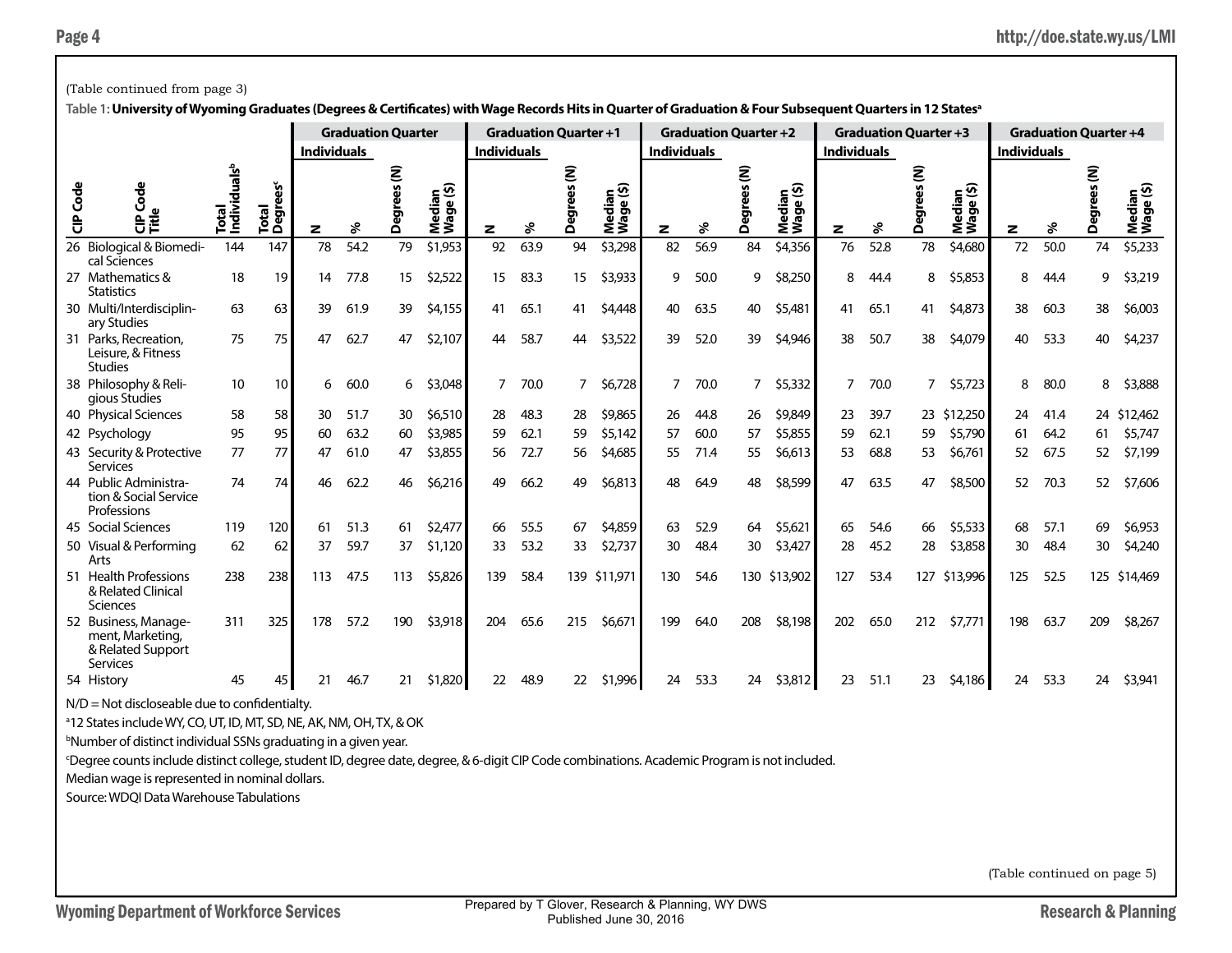(Table continued from page 4)

|          | Table 1: University of Wyoming Graduates (Degrees & Certificates) with Wage Records Hits in Quarter of Graduation & Four Subsequent Quarters in 12 States <sup>a</sup><br><b>Graduation Quarter</b><br><b>Graduation Quarter +1</b> |                                   |                               |                    |      |             |                     |                    |      |                        |                         |                    |      |                              |                     |                    |      |                              |                     |                    |      |                              |                     |
|----------|-------------------------------------------------------------------------------------------------------------------------------------------------------------------------------------------------------------------------------------|-----------------------------------|-------------------------------|--------------------|------|-------------|---------------------|--------------------|------|------------------------|-------------------------|--------------------|------|------------------------------|---------------------|--------------------|------|------------------------------|---------------------|--------------------|------|------------------------------|---------------------|
|          |                                                                                                                                                                                                                                     |                                   |                               |                    |      |             |                     |                    |      |                        |                         |                    |      | <b>Graduation Quarter +2</b> |                     |                    |      | <b>Graduation Quarter +3</b> |                     |                    |      | <b>Graduation Quarter +4</b> |                     |
|          |                                                                                                                                                                                                                                     |                                   |                               | <b>Individuals</b> |      |             |                     | <b>Individuals</b> |      |                        |                         | <b>Individuals</b> |      |                              |                     | <b>Individuals</b> |      |                              |                     | <b>Individuals</b> |      |                              |                     |
| CIP Code | Code<br>양<br>2009/10                                                                                                                                                                                                                | Individuals <sup>b</sup><br>Total | Total<br>Degrees <sup>c</sup> | z                  | ℅    | Degrees (N) | Median<br>Wage (\$) | z                  | వి   | Degrees <sub>(N)</sub> | edian<br>age (\$)<br>≹Š | z                  | వి   | Degrees (N)                  | Median<br>Wage (\$) |                    | వి   | ŝ<br>Degre                   | Median<br>Wage (\$) | z                  |      | ξ<br>Degrees                 | Median<br>Wage (\$) |
|          | <b>Total</b>                                                                                                                                                                                                                        | 2,304                             | 2,349                         | 1,327              | 57.6 | 1,347       | \$2,978             | 1,468              | 63.7 | 1,495                  | \$5,429                 | 1,414              | 61.4 | 1,438                        | \$7,615             | 1,425              | 61.8 | 1,449                        | \$7,800             | 1,446              | 62.8 | 1,471                        | \$8,449             |
|          | Agriculture, Agricul-<br>ture Operations, &<br><b>Related Sciences</b>                                                                                                                                                              | 124                               | 125                           | 59                 | 47.6 | 59          | \$2,779             | 65                 | 52.4 | 65                     | \$5,293                 | 60                 | 48.4 | 60                           | \$6,391             | 62                 | 50.0 | 62                           | \$7,116             | 66                 | 53.2 | 66                           | \$7,452             |
| 3        | Natural Resources &<br>Conservation                                                                                                                                                                                                 | N/D                               | N/D                           | N/D                | N/D  | N/D         | N/D                 | N/D                | N/D  | N/D                    | N/D                     | N/D                | N/D  | N/D                          | N/D                 | N/D                | N/D  | N/D                          | N/D                 | N/D                | N/D  | N/D                          | N/D                 |
| 4        | Architecture & Relat-<br>ed Services                                                                                                                                                                                                | N/D                               | N/D                           | N/D                | N/D  | N/D         | N/D                 | N/D                | N/D  | N/D                    | N/D                     | N/D                | N/D  | N/D                          | N/D                 | N/D                | N/D  | N/D                          | N/D                 | N/D                | N/D  | N/D                          | N/D                 |
|          | Area, Ethnic, Cultural,<br>Gender, & Group<br><b>Studies</b>                                                                                                                                                                        | 17                                | 17                            | 6                  | 35.3 | 6           | \$1,262             | 7                  | 41.2 | 7                      | \$3,577                 | 10                 | 58.8 | 10                           | \$4,941             | 10                 | 58.8 | 10                           | \$4,754             | q                  | 52.9 | 9                            | \$4,976             |
| 9        | Communication.<br>Journalism, & Related<br>Programs                                                                                                                                                                                 | 81                                | 81                            | 50                 | 61.7 | 50          | \$2,833             | 52                 | 64.2 | 52                     | \$4,984                 | 48                 | 59.3 | 48                           | \$5,615             | 46                 | 56.8 | 46                           | \$5,596             | 49                 | 60.5 | 49                           | \$6,257             |
|          | 11 Computer & Infor-<br>mation Sciences &<br><b>Support Services</b>                                                                                                                                                                | 20                                | 20                            | 9                  | 45.0 | 9           | \$4,256             | 13                 | 65.0 | 13                     | \$8,959                 | 12                 | 60.0 | 12                           | \$9,602             | 13                 | 65.0 |                              | 13 \$10,860         | 15                 | 75.0 |                              | 15 \$10,301         |
|          | 13 Education                                                                                                                                                                                                                        | 390                               | 391                           | 314                | 80.5 | 315         | \$2,536             | 328                | 84.1 | 329                    | \$6,262                 | 329                | 84.4 |                              | 330 \$10,168        | 330                | 84.6 |                              | 331 \$10,123        | 334                | 85.6 |                              | 335 \$10,436        |
|          | 14 Engineering                                                                                                                                                                                                                      | 184                               | 187                           | 78                 | 42.4 | 78          | \$3,001             | 95                 | 51.6 | 95                     | \$5,400                 | 88                 | 47.8 |                              | 88 \$10,645         | 91                 | 49.5 |                              | 92 \$12.125         | 90                 | 48.9 |                              | 92 \$12,417         |
|          | 15 Engineering Technol-<br>ogies/Technicians                                                                                                                                                                                        | 11                                | 11                            | N/D                | N/D  | N/D         | N/D                 | N/D                | N/D  | N/D                    | N/D                     | N/D                | N/D  | N/D                          | N/D                 | N/D                | N/D  | N/D                          | N/D                 | N/D                | N/D  | N/D                          | N/D                 |
|          | 16 Foreign Languages,<br>literatures, & linguis-<br>tics                                                                                                                                                                            | 16                                | 16                            |                    | 43.8 | 7           | \$851               | 8                  | 50.0 | 8                      | \$3,527                 | N/D                | N/D  | N/D                          | N/D                 | N/D                | N/D  | N/D                          | N/D                 | N/D                | N/D  | N/D                          | N/D                 |
|          | 19 Family & Consumer<br>Sciences/Human<br><b>Sciences</b>                                                                                                                                                                           | 39                                | 39                            | 26                 | 66.7 | 26          | \$1,992             | 25                 | 64.1 | 25                     | \$4,001                 | 24                 | 61.5 | 24                           | \$3,973             | 23                 | 59.0 | 23                           | \$5,108             | 25                 | 64.1 | 25                           | \$5,390             |
|          | 22 Legal Professions &<br><b>Studies</b>                                                                                                                                                                                            | 66                                | 66                            | 14                 | 21.2 | 14          | \$666               | 29                 | 43.9 | 29                     | \$4,500                 | 32                 | 48.5 |                              | 32 \$12,063         | 38                 | 57.6 |                              | 38 \$12,530         | 44                 | 66.7 |                              | 44 \$12,530         |
|          | 23 English Language &<br>Literature/Letters                                                                                                                                                                                         | 55                                | 55                            | 31                 | 56.4 | 31          | \$1,886             | 31                 | 56.4 | 31                     | \$3,596                 | 31                 | 56.4 | 31                           | \$5,506             | 29                 | 52.7 | 29                           | \$4,701             | 31                 | 56.4 | 31                           | \$4,914             |
|          | $N/D = Not$ discloseable due to confidentialty.                                                                                                                                                                                     |                                   |                               |                    |      |             |                     |                    |      |                        |                         |                    |      |                              |                     |                    |      |                              |                     |                    |      |                              |                     |

<sup>a</sup>12 States include WY, CO, UT, ID, MT, SD, NE, AK, NM, OH, TX, & OK

b Number of distinct individual SSNs graduating in a given year.

c Degree counts include distinct college, student ID, degree date, degree, & 6-digit CIP Code combinations. Academic Program is not included.

Median wage is represented in nominal dollars.

Source: WDQI Data Warehouse Tabulations

(Table continued on page 6)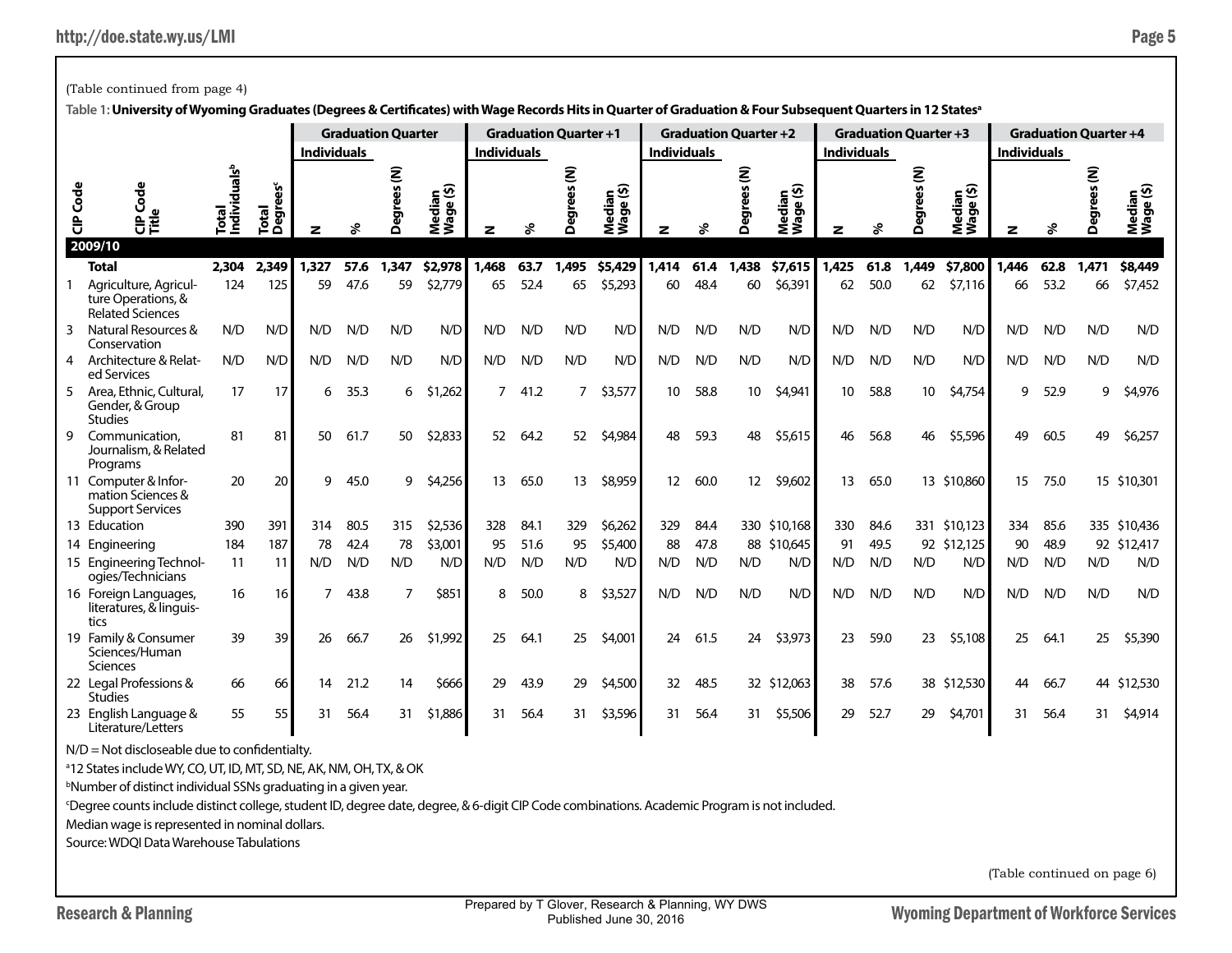|          | (Table continued from page 5)                                                                                                                                          |                                   |                               |                    |      |                           |                     |                    |                              |                      |                                     |                    |      |                              |                          |                    |                              |                   |                     |                    |      |                              |                     |
|----------|------------------------------------------------------------------------------------------------------------------------------------------------------------------------|-----------------------------------|-------------------------------|--------------------|------|---------------------------|---------------------|--------------------|------------------------------|----------------------|-------------------------------------|--------------------|------|------------------------------|--------------------------|--------------------|------------------------------|-------------------|---------------------|--------------------|------|------------------------------|---------------------|
|          | Table 1: University of Wyoming Graduates (Degrees & Certificates) with Wage Records Hits in Quarter of Graduation & Four Subsequent Quarters in 12 States <sup>a</sup> |                                   |                               |                    |      |                           |                     |                    |                              |                      |                                     |                    |      |                              |                          |                    |                              |                   |                     |                    |      |                              |                     |
|          |                                                                                                                                                                        |                                   |                               |                    |      | <b>Graduation Quarter</b> |                     |                    | <b>Graduation Quarter +1</b> |                      |                                     |                    |      | <b>Graduation Quarter +2</b> |                          |                    | <b>Graduation Quarter +3</b> |                   |                     |                    |      | <b>Graduation Quarter +4</b> |                     |
|          |                                                                                                                                                                        |                                   |                               | <b>Individuals</b> |      |                           |                     | <b>Individuals</b> |                              |                      |                                     | <b>Individuals</b> |      |                              |                          | <b>Individuals</b> |                              |                   |                     | <b>Individuals</b> |      |                              |                     |
| CIP Code | 향<br>Δ.<br>양토                                                                                                                                                          | Individuals <sup>b</sup><br>Total | Total<br>Degrees <sup>c</sup> | z                  | శి   | Ê<br>ပ္ၿ<br>Degree        | Median<br>Wage (\$) | z                  | శి                           | ⋷<br>5<br>egree<br>Ă | <u>କୁଟ</u><br>ଆ<br>Mediar<br>Wage ( | z                  | %    | ŝ<br>egrees<br>Ă             | ∈ ທີ<br>Mediar<br>Wage ( | z                  | s                            | ξ<br>egrees<br>Õ. | Median<br>Wage (\$) | z                  | ℅    | Ē<br>egree<br>Ă              | Median<br>Wage (\$) |
|          | 24 Liberal Arts & Scienc-<br>es, General Studies &<br><b>Humanities</b>                                                                                                | $\overline{7}$                    | $\overline{7}$                | N/D                | N/D  | N/D                       | N/D                 | 6                  | 85.7                         | 6                    | \$4,198                             | 6                  | 85.7 | 6                            | \$6,392                  | 6                  | 85.7                         | 6                 | \$4,423             | N/D                | N/D  | N/D                          | N/D                 |
|          | 26 Biological & Biomedi-<br>cal Sciences                                                                                                                               | 140                               | 141                           | 75                 | 53.6 | 76                        | \$1,623             | 81                 | 57.9                         | 82                   | \$3,160                             | 72                 | 51.4 | 73                           | \$3,616                  | 67                 | 47.9                         | 68                | \$4,683             | 63                 | 45.0 | 64                           | \$4,554             |
|          | <b>Statistics</b>                                                                                                                                                      | 28                                | 28                            | 12                 | 42.9 | 12                        | \$1,855             | 15                 | 53.6                         | 15                   | \$3,358                             | 11                 | 39.3 | 11                           | \$5,157                  | 13                 | 46.4                         | 13                | \$5,873             | 12                 | 42.9 | 12                           | \$8,402             |
|          | ary Studies                                                                                                                                                            | 61                                | 61                            | 34                 | 55.7 | 34                        | \$5,380             | 36                 | 59.0                         | 36                   | \$6,408                             | 33                 | 54.1 | 33                           | \$7,512                  | 35                 | 57.4                         | 35                | \$6,875             | 35                 | 57.4 | 35                           | \$7,542             |
|          | 27 Mathematics &<br>30 Multi/Interdisciplin-<br>31 Parks, Recreation,<br>51<br>51<br>51.0<br>26<br>Leisure, & Fitness<br><b>Studies</b>                                |                                   |                               |                    |      |                           | \$1,749             | 27                 | 52.9                         | 27                   | \$2,415                             | 24                 | 47.1 | 24                           | \$4,329                  | 24                 | 47.1                         | 24                | \$3,992             | 22                 | 43.1 | 22                           | \$4,076             |
|          | 38 Philosophy & Reli-<br>gious Studies                                                                                                                                 | 6                                 | 6                             | N/D                | N/D  | N/D                       | N/D                 | N/D                | N/D                          | N/D                  | N/D                                 | N/D                | N/D  | N/D                          | N/D                      | N/D                | N/D                          | N/D               | N/D                 | N/D                | N/D  | N/D                          | N/D                 |
|          | 40 Physical Sciences                                                                                                                                                   | 63                                | 64                            | 29                 | 46.0 | 30                        | \$1,946             | 39                 | 61.9                         | 40                   | \$3,415                             | 34                 | 54.0 | 35                           | \$4,910                  | 30                 | 47.6                         | 30                | \$7,593             | 29                 | 46.0 | 29                           | \$8,048             |
|          | 42 Psychology                                                                                                                                                          | 98                                | 98                            | 62                 | 63.3 | 62                        | \$3,468             | 65                 | 66.3                         | 65                   | \$4,361                             | 61                 | 62.2 | 61                           | \$5,718                  | 61                 | 62.2                         | 61                | \$5,466             | 59                 | 60.2 | 59                           | \$6,244             |
|          | 43 Security & Protective<br><b>Services</b>                                                                                                                            | 75                                | 75                            | 47                 | 62.7 | 47                        | \$3,701             | 48                 | 64.0                         | 48                   | \$5,755                             | 49                 | 65.3 | 49                           | \$7,572                  | 52                 | 69.3                         | 52                | \$7,560             | 48                 | 64.0 | 48                           | \$8,938             |
|          | 44 Public Administra-<br>tion & Social Service<br>Professions                                                                                                          | 69                                | 69                            | 51                 | 73.9 | 51                        | \$4,724             | 56                 | 81.2                         | 56                   | \$7,801                             | 57                 | 82.6 | 57                           | \$7,893                  | 55                 | 79.7                         | 55                | \$8,358             | 54                 | 78.3 | 54                           | \$8,236             |
|          | 45 Social Sciences                                                                                                                                                     | 129                               | 129                           | 66                 | 51.2 | 66                        | \$2,960             | 74                 | 57.4                         | 74                   | \$4,733                             | 68                 | 52.7 | 68                           | \$5,450                  | 65                 | 50.4                         | 65                | \$6,269             | 74                 | 57.4 | 74                           | \$6,180             |
|          | 50 Visual & Performing<br>Arts                                                                                                                                         | 54                                | 54                            | 31                 | 57.4 | 31                        | \$2,082             | 34                 | 63.0                         | 34                   | \$2,576                             | 30                 | 55.6 | 30                           | \$3,045                  | 29                 | 53.7                         | 29                | \$2,706             | 32                 | 59.3 | 32                           | \$3,527             |
|          | 51 Health Professions<br>& Related Clinical<br>Sciences                                                                                                                | 239                               | 240                           | 124                | 51.9 | 125                       | \$4,960             | 153                | 64.0                         |                      | 154 \$12,395                        | 156                | 65.3 |                              | 157 \$13,577             | 155                | 64.9                         |                   | 156 \$13,432        | 158                | 66.1 |                              | 159 \$14,582        |
|          | 52 Business, Manage-<br>ment. Marketing.<br>& Related Support<br>Services                                                                                              | 277                               | 285                           | 161                | 58.1 | 166                       | \$3,701             | 171                | 61.7                         | 177                  | \$6,146                             | 163                | 58.8 | 168                          | \$7,965                  | 175                | 63.2                         | 180               | \$7,730             | 177                | 63.9 | 183                          | \$8,491             |
|          | 54 History                                                                                                                                                             | 30                                | 30                            | 14                 | 46.7 | 14                        | \$2,644             | 19                 | 63.3                         | 19                   | \$4,003                             | 17                 | 56.7 | 17                           | \$5,048                  | 17                 | 56.7                         | 17                | \$5,474             | 16                 | 53.3 | 16                           | \$4,868             |
|          | $N/D = Not$ discloseable due to confidentialty.                                                                                                                        |                                   |                               |                    |      |                           |                     |                    |                              |                      |                                     |                    |      |                              |                          |                    |                              |                   |                     |                    |      |                              |                     |

a 12 States include WY, CO, UT, ID, MT, SD, NE, AK, NM, OH, TX, & OK

b Number of distinct individual SSNs graduating in a given year.

c Degree counts include distinct college, student ID, degree date, degree, & 6-digit CIP Code combinations. Academic Program is not included.

Median wage is represented in nominal dollars.

Source: WDQI Data Warehouse Tabulations

(Table continued on page 7)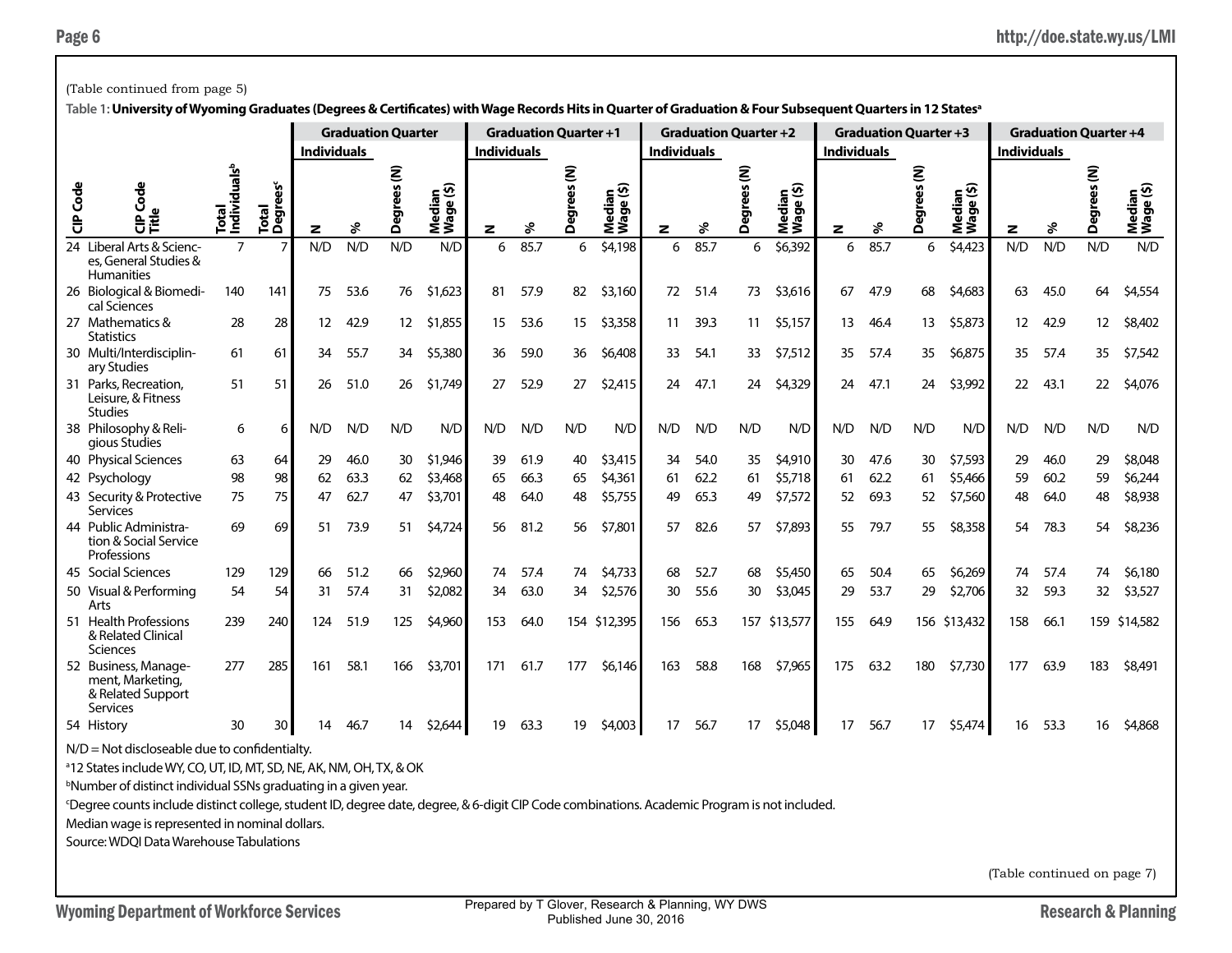(Table continued from page 6)

|                 | <b>Graduation Quarter</b><br><b>Individuals</b>                                                                                             |                                   |                         |       |      |                    |                     |                    |      | <b>Graduation Quarter +1</b> |                     |                    |      | <b>Graduation Quarter +2</b> |                     |                    |      | <b>Graduation Quarter +3</b> |                     |                             |      | <b>Graduation Quarter +4</b> |                     |
|-----------------|---------------------------------------------------------------------------------------------------------------------------------------------|-----------------------------------|-------------------------|-------|------|--------------------|---------------------|--------------------|------|------------------------------|---------------------|--------------------|------|------------------------------|---------------------|--------------------|------|------------------------------|---------------------|-----------------------------|------|------------------------------|---------------------|
|                 |                                                                                                                                             |                                   |                         |       |      |                    |                     | <b>Individuals</b> |      |                              |                     | <b>Individuals</b> |      |                              |                     | <b>Individuals</b> |      |                              |                     | <b>Individuals</b>          |      |                              |                     |
| <b>CIP</b> Code | Code<br>le<br>е∎ਁ<br>2010/11                                                                                                                | Total<br>Individuals <sup>b</sup> | <b>Degrees</b><br>Total | z     | వి   | <b>Degrees</b> (N) | Median<br>Wage (\$) | z                  | ℅    | <b>Degrees</b> (N)           | Median<br>Wage (\$) | z                  | ℅    | Ē<br><b>Degrees</b>          | Median<br>Wage (\$) | z                  | శి   | ξ<br><b>Degrees</b>          | Median<br>Wage (\$) | z                           | శి   | ξ<br><b>Degrees</b>          | Median<br>Wage (\$) |
|                 | <b>Total</b>                                                                                                                                | 2,488                             | 2,544                   | 1.444 | 58.0 | 1,472              | \$2,793             | 1,585              | 63.7 | 1,619                        | \$5,830             | 1,514              | 60.9 | 1,548                        | \$7,725             | 1,499              | 60.2 | 1,530                        | \$8,495             | 1,523                       | 61.2 | 1,552                        | \$8,904             |
|                 | Agriculture, Agricul-<br>ture Operations, &<br><b>Related Sciences</b>                                                                      | 133                               | 134                     | 73    | 54.9 | 74                 | \$2,353             | 82                 | 61.7 | 82                           | \$5,393             | 74                 | 55.6 | 74                           | \$6,521             | 73                 | 54.9 | 74                           | \$7,349             | 80                          | 60.2 | 81                           | \$6,911             |
| 3               | Natural Resources &<br>Conservation                                                                                                         | N/D                               | N/D                     | N/D   | N/D  | N/D                | N/D                 | N/D                | N/D  | N/D                          | N/D                 | N/D                | N/D  | N/D                          | N/D                 | N/D                | N/D  | N/D                          | N/D                 | N/D                         | N/D  | N/D                          | N/D                 |
| 5               | Area, Ethnic, Cultural,<br>Gender, & Group<br><b>Studies</b>                                                                                | 11                                | -11                     | N/D   | N/D  | N/D                | N/D                 | 6                  | 54.5 | 6                            | \$5,220             | 6                  | 54.5 | 6                            | \$6,064             | 6                  | 54.5 | 6                            | \$4,595             | N/D                         | N/D  | N/D                          | N/D                 |
| 9               | Communication.<br>Journalism, & Related<br>Programs                                                                                         | 100                               | 100                     | 69    | 69.0 | 69                 | \$3,048             | 76                 | 76.0 | 76                           | \$4,985             | 69                 | 69.0 | 69                           | \$5,262             | 65                 | 65.0 | 65                           | \$5,938             | 69                          | 69.0 | 69                           | \$6,281             |
|                 | 11 Computer & Infor-<br>mation Sciences &<br><b>Support Services</b>                                                                        | 17                                | 17                      | 8     | 47.1 | 8                  | \$1,985             | 9                  | 52.9 | 9                            | \$3,725             | 8                  | 47.1 | 8                            | \$6,982             | 8                  | 47.1 | 8                            | \$9,830             | 9                           | 52.9 | 9                            | \$7,776             |
|                 | 13 Education                                                                                                                                | 384                               | 387                     | 325   | 84.6 | 328                | \$2,309             | 318                | 82.8 | 321                          | \$6,006             | 313                | 81.5 |                              | 316 \$10,647        | 293                | 76.3 |                              | 296 \$10,499        | 308                         | 80.2 |                              | 311 \$10,064        |
|                 | 14 Engineering                                                                                                                              | 232                               | 234                     | 96    | 41.4 | 96                 | \$3,570             | 115                | 49.6 | 117                          | \$9,110             | 114                | 49.1 |                              | 116 \$12,363        | 112                | 48.3 |                              | 114 \$12,992        | 116                         | 50.0 |                              | 118 \$13,846        |
|                 | 15 Engineering Technol-<br>ogies/Technicians                                                                                                | N/D                               | N/D                     | N/D   | N/D  | N/D                | N/D                 | N/D                | N/D  | N/D                          | N/D                 | N/D                | N/D  | N/D                          | N/D                 | N/D                | N/D  | N/D                          | N/D                 | N/D                         | N/D  | N/D                          | N/D                 |
|                 | 16 Foreign Languages,<br>literatures, & linguis-<br>tics                                                                                    | 22                                | 22                      | 16    | 72.7 | 16                 | \$1,878             | 15                 | 68.2 | 15                           | \$1,735             | $12 \overline{ }$  | 54.5 | 12                           | \$4,089             | 12 <sup>2</sup>    | 54.5 | 12 <sup>2</sup>              | \$4,430             | -11                         | 50.0 | 11                           | \$6,959             |
|                 | 19 Family & Consumer<br>Sciences/Human<br>Sciences                                                                                          | 49                                | 50                      | 29    | 59.2 | 29                 | \$2,510             | 29                 | 59.2 | 29                           | \$4,590             | 30                 | 61.2 | 30                           | \$5,264             | 29                 | 59.2 | 29                           | \$6,202             | 28                          | 57.1 | 28                           | \$5,823             |
|                 | 22 Legal Professions &<br><b>Studies</b>                                                                                                    | 74                                | 74                      | 19    | 25.7 | 19                 | \$947               | 39                 | 52.7 | 39                           | \$4,096             | 42                 | 56.8 |                              | 42 \$11,875         | 45                 | 60.8 |                              | 45 \$12,163         | 49                          | 66.2 |                              | 49 \$11,750         |
|                 | 23 English Language &<br>Literature/Letters                                                                                                 | 52                                | 52                      | 20    | 38.5 | 20                 | \$1,938             | 27                 | 51.9 | 27                           | \$3,144             | 24                 | 46.2 | 24                           | \$5,070             | 23                 | 44.2 | 23                           | \$3,881             | 21                          | 40.4 | 21                           | \$5,330             |
|                 | 24 Liberal Arts & Scienc-<br>es, General Studies &<br><b>Humanities</b>                                                                     | N/D                               | N/D                     | N/D   | N/D  | N/D                | N/D                 | N/D                | N/D  | N/D                          | N/D                 | N/D                | N/D  | N/D                          | N/D                 | N/D                | N/D  | N/D                          | N/D                 | N/D                         | N/D  | N/D                          | N/D                 |
|                 | N/D = Not discloseable due to confidentialty.                                                                                               |                                   |                         |       |      |                    |                     |                    |      |                              |                     |                    |      |                              |                     |                    |      |                              |                     |                             |      |                              |                     |
|                 | <sup>a</sup> 12 States include WY, CO, UT, ID, MT, SD, NE, AK, NM, OH, TX, & OK                                                             |                                   |                         |       |      |                    |                     |                    |      |                              |                     |                    |      |                              |                     |                    |      |                              |                     |                             |      |                              |                     |
|                 | <sup>b</sup> Number of distinct individual SSNs graduating in a given year.                                                                 |                                   |                         |       |      |                    |                     |                    |      |                              |                     |                    |      |                              |                     |                    |      |                              |                     |                             |      |                              |                     |
|                 | Degree counts include distinct college, student ID, degree date, degree, & 6-digit CIP Code combinations. Academic Program is not included. |                                   |                         |       |      |                    |                     |                    |      |                              |                     |                    |      |                              |                     |                    |      |                              |                     |                             |      |                              |                     |
|                 | Median wage is represented in nominal dollars.                                                                                              |                                   |                         |       |      |                    |                     |                    |      |                              |                     |                    |      |                              |                     |                    |      |                              |                     |                             |      |                              |                     |
|                 | Source: WDQI Data Warehouse Tabulations                                                                                                     |                                   |                         |       |      |                    |                     |                    |      |                              |                     |                    |      |                              |                     |                    |      |                              |                     |                             |      |                              |                     |
|                 |                                                                                                                                             |                                   |                         |       |      |                    |                     |                    |      |                              |                     |                    |      |                              |                     |                    |      |                              |                     | (Table continued on page 8) |      |                              |                     |

**Table 1: University of Wyoming Graduates (Degrees & Certificates) with Wage Records Hits in Quarter of Graduation & Four Subsequent Quarters in 12 Statesa**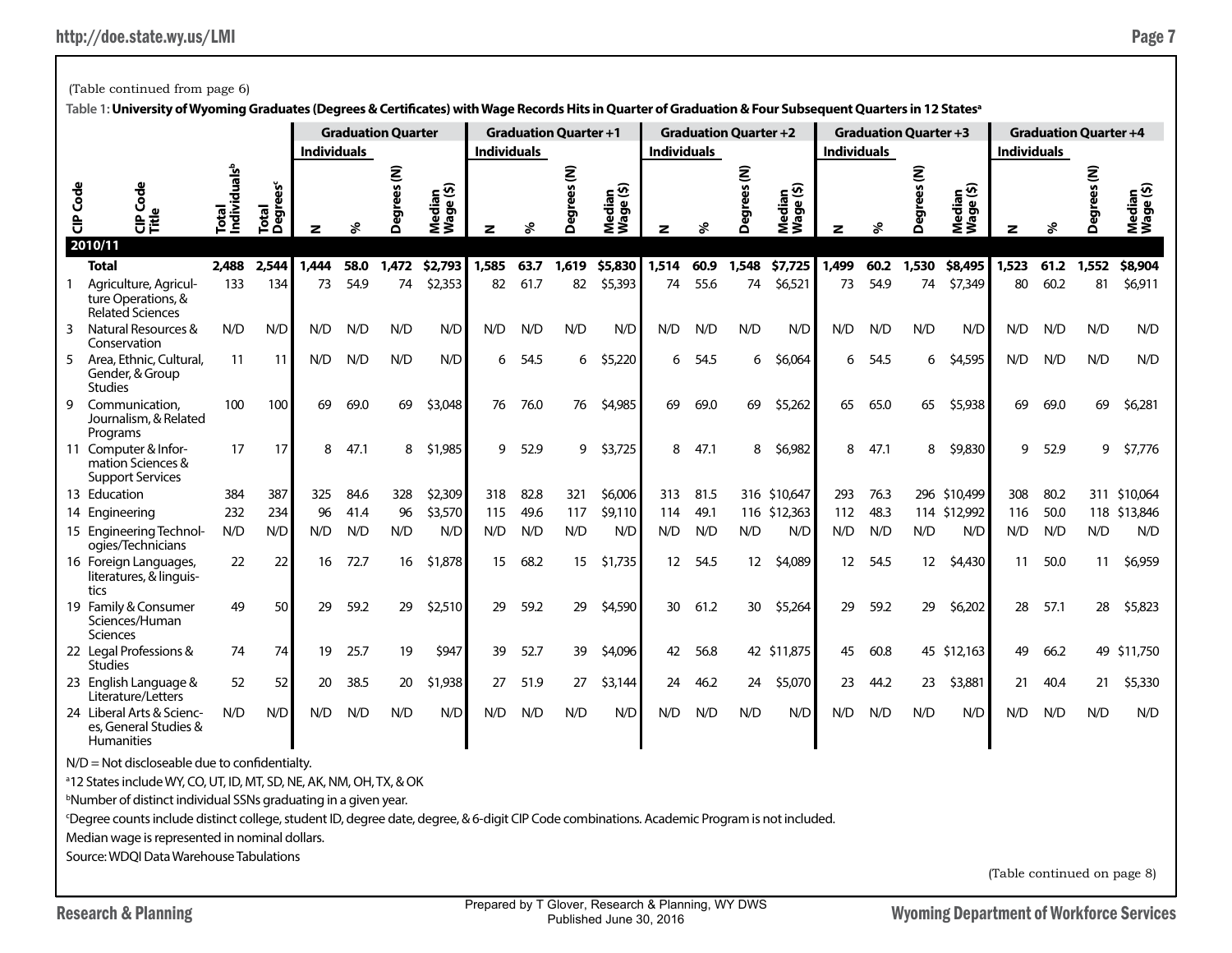|                 | (Table continued from page 7)                                                                                                                                          |                                   |                               |                    |      |                           |                         |                    |                              |                |                         |                    |      |                              |                                          |                    |                              |                     |                     |                    |      |                              |                     |
|-----------------|------------------------------------------------------------------------------------------------------------------------------------------------------------------------|-----------------------------------|-------------------------------|--------------------|------|---------------------------|-------------------------|--------------------|------------------------------|----------------|-------------------------|--------------------|------|------------------------------|------------------------------------------|--------------------|------------------------------|---------------------|---------------------|--------------------|------|------------------------------|---------------------|
|                 | Table 1: University of Wyoming Graduates (Degrees & Certificates) with Wage Records Hits in Quarter of Graduation & Four Subsequent Quarters in 12 States <sup>a</sup> |                                   |                               |                    |      |                           |                         |                    |                              |                |                         |                    |      |                              |                                          |                    |                              |                     |                     |                    |      |                              |                     |
|                 |                                                                                                                                                                        |                                   |                               |                    |      | <b>Graduation Quarter</b> |                         |                    | <b>Graduation Quarter +1</b> |                |                         |                    |      | <b>Graduation Quarter +2</b> |                                          |                    | <b>Graduation Quarter +3</b> |                     |                     |                    |      | <b>Graduation Quarter +4</b> |                     |
|                 |                                                                                                                                                                        |                                   |                               | <b>Individuals</b> |      |                           |                         | <b>Individuals</b> |                              |                |                         | <b>Individuals</b> |      |                              |                                          | <b>Individuals</b> |                              |                     |                     | <b>Individuals</b> |      |                              |                     |
| <b>CIP</b> Code | Ō<br>Ũ<br>ਜ਼                                                                                                                                                           | Individuals <sup>b</sup><br>Total | Total<br>Degrees <sup>c</sup> | z                  | శి   | ξ<br>å,<br>egree<br>Õ     | ⊆ ⊙<br>Mediar<br>Wage ( | z                  | శి                           | ξ<br>ଟ୍ଟି<br>Õ | ∈ ଊ<br>Median<br>Wage ( | z                  | శి   | ξ<br><b>Degrees</b>          | ⊆ ଦି<br>ledia<br><sup>lage (</sup><br>ŹŠ | z                  | శి                           | Ē<br>rees<br>ق<br>م | Median<br>Wage (\$) | z                  | శి   | <b>Degree</b>                | Median<br>Wage (\$) |
|                 | 26 Biological & Biomedi-<br>cal Sciences                                                                                                                               | 149                               | 152                           | 77                 | 51.7 | 77                        | \$1,654                 | 89                 | 59.7                         | 90             | \$3,961                 | 70                 | 47.0 | 71                           | \$5,313                                  | 68                 | 45.6                         | 68                  | \$5,700             | 68                 | 45.6 | 68                           | \$6,211             |
|                 | 27 Mathematics &<br>Statistics                                                                                                                                         | 31                                | 31                            | 9                  | 29.0 | 9                         | \$906                   | 14                 | 45.2                         | 14             | \$4,900                 | 14                 | 45.2 | 14                           | \$3,731                                  | 13                 | 41.9                         | 13                  | \$4,034             | 13                 | 41.9 | 13                           | \$3,556             |
|                 | 30 Multi/Interdisciplin-<br>ary Studies                                                                                                                                | 47                                | 47                            | 23                 | 48.9 | 23                        | \$2,275                 | 24                 | 51.1                         | 24             | \$4,619                 | 23                 | 48.9 | 23                           | \$4,886                                  | 25                 | 53.2                         | 25                  | \$5,787             | 23                 | 48.9 | 23                           | \$4,675             |
|                 | 31 Parks, Recreation,<br>Leisure, & Fitness<br><b>Studies</b>                                                                                                          | 65                                | 65                            | 41                 | 63.1 | 41                        | \$1,894                 | 42                 | 64.6                         | 42             | \$3,298                 | 39                 | 60.0 | 39                           | \$4,600                                  | 35                 | 53.8                         | 35                  | \$5,882             | 36                 | 55.4 | 36                           | \$5,701             |
|                 | 38 Philosophy & Reli-<br>gious Studies                                                                                                                                 | 6                                 | 6                             | N/D                | N/D  | N/D                       | N/D                     | N/D                | N/D                          | N/D            | N/D                     | N/D                | N/D  | N/D                          | N/D                                      | N/D                | N/D                          | N/D                 | N/D                 | N/D                | N/D  | N/D                          | N/D                 |
|                 | 40 Physical Sciences                                                                                                                                                   | 64                                | 64                            | 24                 | 37.5 | 24                        | \$1,588                 | 29                 | 45.3                         | 29             | \$4,575                 | 22                 | 34.4 | 22                           | \$7,162                                  | 19                 | 29.7                         | 19                  | \$8,904             | 18                 | 28.1 |                              | 18 \$11,200         |
|                 | 42 Psychology                                                                                                                                                          | 114                               | 114                           | 62                 | 54.4 | 62                        | \$2,752                 | 69                 | 60.5                         | 69             | \$4,258                 | 66                 | 57.9 | 66                           | \$5,344                                  | 68                 | 59.6                         | 68                  | \$6,183             | 68                 | 59.6 | 68                           | \$6,264             |
|                 | 43 Security & Protective<br>Services                                                                                                                                   | 85                                | 85                            | 51                 | 60.0 | 51                        | \$3,995                 | 49                 | 57.6                         | 49             | \$6,565                 | 58                 | 68.2 | 58                           | \$6,501                                  | 59                 | 69.4                         | 59                  | \$7,654             | 57                 | 67.1 | 57                           | \$8,136             |
|                 | 44 Public Administra-<br>tion & Social Service<br>Professions                                                                                                          | 81                                | 81                            | 54                 | 66.7 | 54                        | \$6,888                 | 60                 | 74.1                         | 60             | \$8,934                 | 65                 | 80.2 | 65                           | \$8,585                                  | 65                 | 80.2                         | 65                  | \$9,399             | 67                 | 82.7 | 67                           | \$9,645             |
|                 | 45 Social Sciences                                                                                                                                                     | 143                               | 143                           | 79                 | 55.2 | 79                        | \$2,807                 | 87                 | 60.8                         | 87             | \$3,933                 | 80                 | 55.9 | 80                           | \$5,651                                  | 82                 | 57.3                         | 82                  | \$6,231             | 84                 | 58.7 | 84                           | \$5,956             |
|                 | 50 Visual & Performing<br>Arts                                                                                                                                         | 63                                | 63                            | 31                 | 49.2 | 31                        | \$1,081                 | 38                 | 60.3                         | 38             | \$2,831                 | 33                 | 52.4 | 33                           | \$3,234                                  | 33                 | 52.4                         | 33                  | \$3,345             | 31                 | 49.2 | 31                           | \$4,064             |
|                 | 51 Health Professions<br>& Related Clinical<br>Sciences                                                                                                                | 285                               | 285                           | 156                | 54.7 | 156                       | \$5,167                 | 174                | 61.1                         |                | 174 \$11,498            | 166                | 58.2 |                              | 166 \$13,235                             | 175                | 61.4                         |                     | 175 \$13,721        | 172                | 60.4 |                              | 172 \$13,918        |
|                 | 52 Business, Manage-<br>ment, Marketing,<br>& Related Support<br>Services                                                                                              | 278                               | 281                           | 177                | 63.7 | 179                       | \$3,898                 | 192                | 69.1                         | 193            | \$7,090                 | 185                | 66.5 | 186                          | \$8,088                                  | 186                | 66.9                         | 188                 | \$8,686             | 187                | 67.3 | 189                          | \$9,348             |
|                 | 54 History                                                                                                                                                             | 38                                | 38                            | 18                 | 47.4 | 18                        | \$2,035                 | 22                 | 57.9                         | 22             | \$3,264                 | 20                 | 52.6 | 20                           | \$3,958                                  | 21                 | 55.3                         | 21                  | \$3,855             | 17                 | 44.7 | 17                           | \$4,266             |
|                 | $N/D = Not$ discloseable due to confidentialty.<br><sup>a</sup> 12 States include WY, CO, UT, ID, MT, SD, NE, AK, NM, OH, TX, & OK                                     |                                   |                               |                    |      |                           |                         |                    |                              |                |                         |                    |      |                              |                                          |                    |                              |                     |                     |                    |      |                              |                     |

b Number of distinct individual SSNs graduating in a given year.

c Degree counts include distinct college, student ID, degree date, degree, & 6-digit CIP Code combinations. Academic Program is not included.

Median wage is represented in nominal dollars.

Source: WDQI Data Warehouse Tabulations

(Table continued on page 9)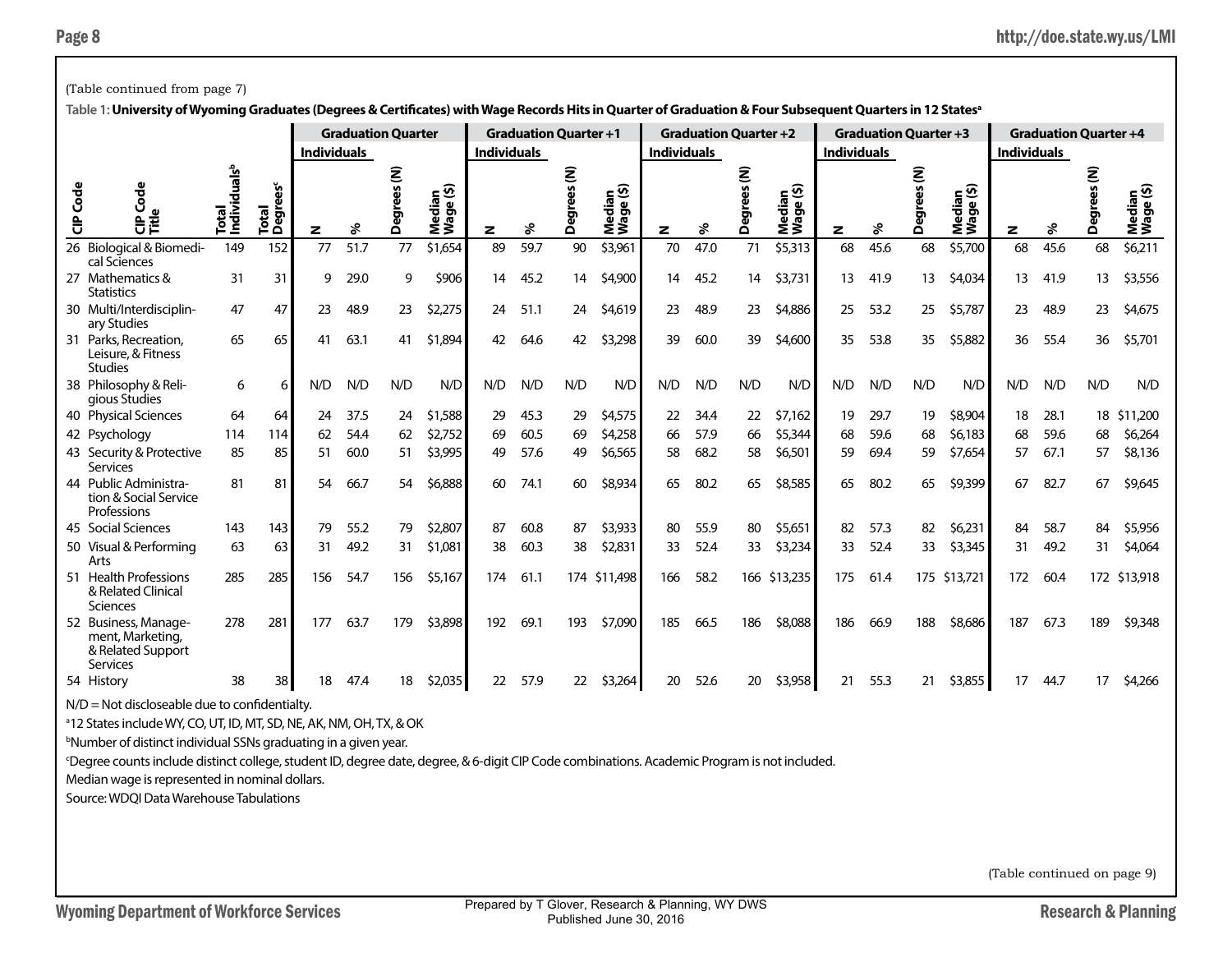(Table continued from page 8)

|                  |                                                                        |                                      |                               | <b>Individuals</b> |      | <b>Graduation Quarter</b> |                           | <b>Individuals</b> |      | <b>Graduation Quarter +1</b> |                     | <b>Individuals</b> |      | <b>Graduation Quarter +2</b> |                     | <b>Individuals</b> |      | <b>Graduation Quarter +3</b> |                               | <b>Individuals</b> |      | <b>Graduation Quarter +4</b> |                     |
|------------------|------------------------------------------------------------------------|--------------------------------------|-------------------------------|--------------------|------|---------------------------|---------------------------|--------------------|------|------------------------------|---------------------|--------------------|------|------------------------------|---------------------|--------------------|------|------------------------------|-------------------------------|--------------------|------|------------------------------|---------------------|
| Ğ<br>$\tilde{e}$ | Code<br>o<br>문득<br>2011/12                                             | als <sup>b</sup><br>Total<br>Individ | Total<br>Degrees <sup>c</sup> |                    | వి   | egrees (N)<br>۵           | ledian<br>lage (\$)<br>ΣŜ | z                  | ፠    | egrees (N)<br>Δ              | Median<br>Wage (\$) |                    | ℅    | Ē<br>ర్టా<br>Δ               | Median<br>Wage (\$) | z                  | వ్ని | Ē<br>စ္စာ<br>Δ               | edian<br>age (\$)<br>ē,<br>ŹŠ |                    | వి   | eg.<br>۵                     | Median<br>Wage (\$) |
|                  | <b>Total</b>                                                           | 2,745                                | 2.827                         | 1,572              | 57.3 | 1,606                     | \$3,030                   | 1,734              | 63.2 | 1,775                        | \$6,178             | 1,713              | 62.4 | 1,756                        | \$8,510             | 1,705              | 62.1 | 1,747                        | \$8,870                       | 1,723              | 62.8 | 1,768                        | \$9,185             |
|                  | Agriculture, Agricul-<br>ture Operations, &<br><b>Related Sciences</b> | 130                                  | 131                           | 67                 | 51.5 | 67                        | \$2,539                   | 71                 | 54.6 | 71                           | \$5,613             | 71                 | 54.6 | 71                           | \$8,001             | 67                 | 51.5 | 67                           | \$7,522                       | 69                 | 53.1 | 69                           | \$8,081             |
| ٩                | Natural Resources &<br>Conservation                                    | 9                                    | 9                             | N/D                | N/D  | N/D                       | N/D                       | N/D                | N/D  | N/D                          | N/D                 | N/D                | N/D  | N/D                          | N/D                 | N/D                | N/D  | N/D                          | N/D                           | N/D                | N/D  | N/D                          | N/D                 |
|                  | 4 Architecture & Relat-<br>ed Services                                 | N/D                                  | N/D                           | N/D                | N/D  | N/D                       | N/D                       | N/D                | N/D  | N/D                          | N/D                 | N/D                | N/D  | N/D                          | N/D                 | N/D                | N/D  | N/D                          | N/D                           | N/D                | N/D  | N/D                          | N/D                 |
| 5                | Area, Ethnic, Cultural,<br>Gender, & Group<br><b>Studies</b>           | N/D                                  | N/D                           | N/D                | N/D  | N/D                       | N/D                       | N/D                | N/D  | N/D                          | N/D                 | N/D                | N/D  | N/D                          | N/D                 | N/D                | N/D  | N/D                          | N/D                           | N/D                | N/D  | N/D                          | N/D                 |
| g                | Communication,<br>Journalism, & Related<br>Programs                    | 89                                   | 89                            | 52                 | 58.4 | 52                        | \$2,388                   | 59                 | 66.3 | 59                           | \$4,600             | 59                 | 66.3 | 59                           | \$5,508             | 57                 | 64.0 | 57                           | \$5,867                       | 61                 | 68.5 | 61                           | \$6,342             |
|                  | 11 Computer & Infor-<br>mation Sciences &<br><b>Support Services</b>   | 24                                   | 24                            | 11                 | 45.8 | 11                        | \$5,850                   | 13                 | 54.2 |                              | 13 \$12,880         | 13                 | 54.2 |                              | 13 \$12,702         | 12                 | 50.0 |                              | 12 \$12,660                   | 11                 | 45.8 |                              | 11 \$14,507         |
|                  | 13 Education                                                           | 432                                  | 436                           | 358                | 82.9 | 362                       | \$2,169                   | 355                | 82.2 | 359                          | \$5,983             | 360                | 83.3 |                              | 364 \$10,918        | 357                | 82.6 |                              | 361 \$10,812                  | 359                | 83.1 |                              | 363 \$11,976        |
|                  | 14 Engineering                                                         | 276                                  | 280                           | 114                | 41.3 | 116                       | \$4,342                   | 145                | 52.5 | 147                          | \$11,004            | 142                | 51.4 |                              | 144 \$13,264        | 144                | 52.2 |                              | 146 \$13,220                  | 147                | 53.3 |                              | 149 \$13,258        |
|                  | 15 Engineering Technol-<br>ogies/Technicians                           | 11                                   | 11                            | 8                  | 72.7 |                           | 8 \$13,196                | 8                  | 72.7 |                              | 8 \$12,342          | 8                  | 72.7 |                              | 8 \$15,487          | 8                  | 72.7 |                              | 8 \$15,445                    | 8                  | 72.7 |                              | 8 \$15,407          |
|                  | 16 Foreign Languages,<br>literatures, & linguistics                    | 33                                   | 33                            | 16                 | 48.5 | 16                        | \$2,760                   | 17                 | 51.5 | 17                           | \$5,293             | 20                 | 60.6 | 20                           | \$4,244             | 17                 | 51.5 | 17                           | \$5,461                       | 23                 | 69.7 | 23                           | \$6,000             |
|                  | 19 Family & Consumer<br>Sciences/Human<br>Sciences                     | 46                                   | 47                            | 21                 | 45.7 | 22                        | \$1,018                   | 25                 | 54.3 | 26                           | \$3,315             | 25                 | 54.3 | 26                           | \$5,375             | 25                 | 54.3 | 26                           | \$5,596                       | 27                 | 58.7 | 28                           | \$5,201             |
|                  | 22 Legal Professions &<br><b>Studies</b>                               | 72                                   | 72                            | 18                 | 25.0 | 18                        | \$1,538                   | 36                 | 50.0 | 36                           | \$4,305             | 40                 | 55.6 | 40                           | \$12,452            | 42                 | 58.3 |                              | 42 \$12,235                   | 45                 | 62.5 |                              | 45 \$12,115         |
|                  | 23 English Language &<br>Literature/Letters                            | 65                                   | 65                            | 30                 | 46.2 | 30                        | \$1,788                   | 36                 | 55.4 | 36                           | \$2,984             | 44                 | 67.7 | 44                           | \$4,068             | 41                 | 63.1 | 41                           | \$5,178                       | 39                 | 60.0 | 39                           | \$5,659             |

**Table 1: University of Wyoming Graduates (Degrees & Certificates) with Wage Records Hits in Quarter of Graduation & Four Subsequent Quarters in 12 Statesa**

 $N/D = Not$  discloseable due to confidentialty.

<sup>a</sup>12 States include WY, CO, UT, ID, MT, SD, NE, AK, NM, OH, TX, & OK

b Number of distinct individual SSNs graduating in a given year.

c Degree counts include distinct college, student ID, degree date, degree, & 6-digit CIP Code combinations. Academic Program is not included.

Median wage is represented in nominal dollars.

Source: WDQI Data Warehouse Tabulations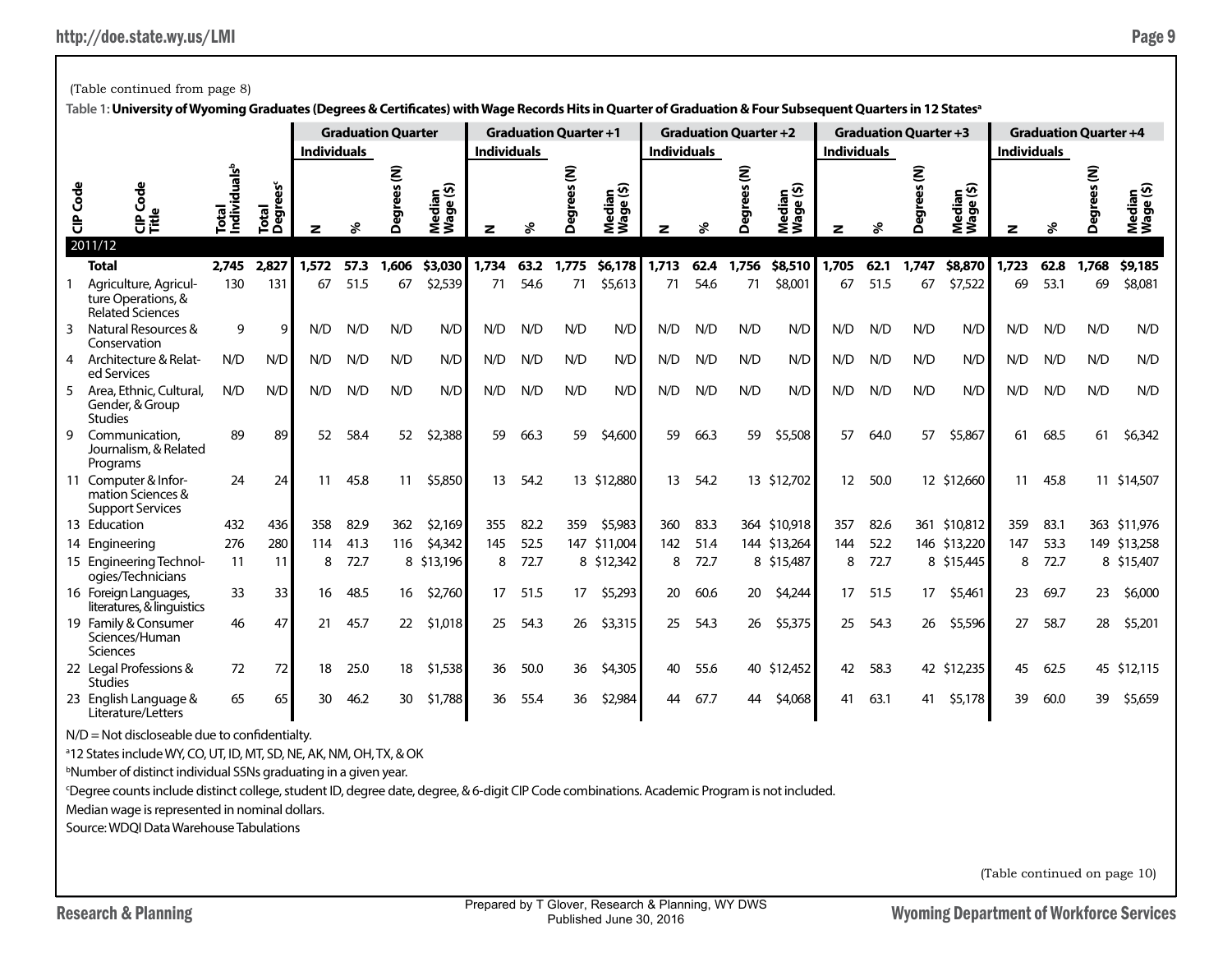|                 | (Table continued from page 9)                                                                                                                                          |                                   |                      |                    |                           |                  |                                              |                    |                              |                   |                     |                    |      |                              |                     |                    |      |                              |                           |                    |      |                              |                                        |
|-----------------|------------------------------------------------------------------------------------------------------------------------------------------------------------------------|-----------------------------------|----------------------|--------------------|---------------------------|------------------|----------------------------------------------|--------------------|------------------------------|-------------------|---------------------|--------------------|------|------------------------------|---------------------|--------------------|------|------------------------------|---------------------------|--------------------|------|------------------------------|----------------------------------------|
|                 | Table 1: University of Wyoming Graduates (Degrees & Certificates) with Wage Records Hits in Quarter of Graduation & Four Subsequent Quarters in 12 States <sup>a</sup> |                                   |                      |                    |                           |                  |                                              |                    |                              |                   |                     |                    |      |                              |                     |                    |      |                              |                           |                    |      |                              |                                        |
|                 |                                                                                                                                                                        |                                   |                      |                    | <b>Graduation Quarter</b> |                  |                                              |                    | <b>Graduation Quarter +1</b> |                   |                     |                    |      | <b>Graduation Quarter +2</b> |                     |                    |      | <b>Graduation Quarter +3</b> |                           |                    |      | <b>Graduation Quarter +4</b> |                                        |
|                 |                                                                                                                                                                        |                                   |                      | <b>Individuals</b> |                           |                  |                                              | <b>Individuals</b> |                              |                   |                     | <b>Individuals</b> |      |                              |                     | <b>Individuals</b> |      |                              |                           | <b>Individuals</b> |      |                              |                                        |
| <b>CIP</b> Code | ge<br>₿Ě                                                                                                                                                               | Total<br>Individuals <sup>b</sup> | ees<br>Total<br>Degr | z                  | శి                        | ξ<br>ees<br>Degr | ledian<br><sup>(age (\$)</sup><br><b>PES</b> | z                  | శి                           | ξ<br>ees<br>Degre | Median<br>Wage (\$) | z                  | ళి   | ξ<br>es<br>Degr              | Median<br>Wage (\$) | z                  | ళి   | ξ<br>ees<br>ë۵,<br>Õ         | Median<br>Wage (\$)<br>შ, | z                  | ℅    | ξ<br>es<br>Degr              | ledian<br><sup>(age (\$)</sup><br>ร็≶ี |
|                 | 24 Liberal Arts & Scienc-<br>es, General Studies &<br><b>Humanities</b>                                                                                                | 16                                | 16                   | 12                 | 75.0                      | 12               | \$2,530                                      | 12                 | 75.0                         | 12                | \$2,866             | 13                 | 81.3 | 13                           | \$2,943             | 9                  | 56.3 | 9                            | \$3,195                   | 8                  | 50.0 | 8                            | \$7,746                                |
|                 | 26 Biological & Biomedi-<br>cal Sciences                                                                                                                               | 148                               | 151                  | 67                 | 45.3                      | 68               | \$2,255                                      | 75                 | 50.7                         | 77                | \$4,644             | 68                 | 45.9 | 69                           | \$6,556             | 67                 | 45.3 | 68                           | \$6,902                   | 73                 | 49.3 | 74                           | \$6,436                                |
|                 | 27 Mathematics &<br><b>Statistics</b>                                                                                                                                  | 28                                | 28                   | 9                  | 32.1                      | 9                | \$1,350                                      | 8                  | 28.6                         | 8                 | \$2,335             | N/D                | N/D  | N/D                          | N/D                 | N/D                | N/D  | N/D                          | N/D                       | 6                  | 21.4 | 6                            | \$4,908                                |
|                 | 30 Multi/Interdisciplin-<br>ary Studies                                                                                                                                | 71                                | 71                   | 40                 | 56.3                      | 40               | \$4,570                                      | 43                 | 60.6                         | 43                | \$5,353             | 40                 | 56.3 | 40                           | \$6,638             | 37                 | 52.1 | 37                           | \$6,904                   | 40                 | 56.3 | 40                           | \$6,438                                |
|                 | 31 Parks, Recreation, Lei-<br>sure, & Fitness Studies                                                                                                                  | 74                                | 74                   | 39                 | 52.7                      | 39               | \$2,377                                      | 44                 | 59.5                         | 44                | \$4,070             | 38                 | 51.4 | 38                           | \$4,581             | 36                 | 48.6 | 36                           | \$3,953                   | 33                 | 44.6 | 33                           | \$5,350                                |
|                 | 38 Philosophy & Reli-<br>gious Studies                                                                                                                                 | 13                                | 14                   | 8                  | 61.5                      | 9                | \$2,426                                      |                    | 53.8                         | 8                 | \$2,547             | 6                  | 46.2 | 7                            | \$3,495             | 9                  | 69.2 | 10 <sup>°</sup>              | \$3,064                   | 7                  | 53.8 | 8                            | \$2,740                                |
|                 | 40 Physical Sciences                                                                                                                                                   | 86                                | 87                   | 30                 | 34.9                      | 30               | \$2,731                                      | 38                 | 44.2                         | 39                | \$4,914             | 34                 | 39.5 | 35                           | \$9,541             | 39                 | 45.3 | 40                           | \$8,056                   | 42                 | 48.8 | 43                           | \$9,437                                |
|                 | 42 Psychology                                                                                                                                                          | 147                               | 147                  | 88                 | 59.9                      | 88               | \$3,097                                      | 87                 | 59.2                         | 87                | \$4,687             | 90                 | 61.2 | 90                           | \$5,461             | 94                 | 63.9 | 94                           | \$5,110                   | 91                 | 61.9 | 91                           | \$5,424                                |
|                 | 43 Security & Protective<br>Services                                                                                                                                   | 83                                | 83                   | 52                 | 62.7                      | 52               | \$3,264                                      | 54                 | 65.1                         | 54                | \$4,980             | 55                 | 66.3 | 55                           | \$5,043             | 56                 | 67.5 | 56                           | \$6,194                   | 54                 | 65.1 | 54                           | \$7,486                                |
|                 | 44 Public Administra-<br>tion & Social Service<br>Professions                                                                                                          | 84                                | 85                   | 62                 | 73.8                      | 63               | \$5,098                                      | 69                 | 82.1                         | 70                | \$7,911             | 70                 | 83.3 | 71                           | \$8,181             | 66                 | 78.6 | 67                           | \$8,283                   | 66                 | 78.6 | 67                           | \$8,925                                |
|                 | 45 Social Sciences                                                                                                                                                     | 149                               | 149                  | 82                 | 55.0                      | 82               | \$3,118                                      | 87                 | 58.4                         | 87                | \$5,880             | 87                 | 58.4 | 87                           | \$5,918             | 90                 | 60.4 | 90                           | \$5,451                   | 91                 | 61.1 | 91                           | \$6,054                                |
|                 | 50 Visual & Perf. Arts                                                                                                                                                 | 82                                | 82                   | 50                 | 61.0                      | 50               | \$1,693                                      | 50                 | 61.0                         | 50                | \$3,081             | 44                 | 53.7 | 44                           | \$3,181             | 40                 | 48.8 | 40                           | \$3,190                   | 37                 | 45.1 | 37                           | \$4,197                                |
|                 | 51 Health Professions<br>& Related Clinical<br>Sciences                                                                                                                | 313                               | 313                  | 172                | 55.0                      | 172              | \$5,861                                      | 201                | 64.2                         | 201               | \$12,158            | 195                | 62.3 |                              | 195 \$13,536        | 195                | 62.3 |                              | 195 \$13,735              | 195                | 62.3 |                              | 195 \$14,061                           |
|                 | 52 Business, Manage-<br>ment, Marketing,<br>& Related Support<br>Services                                                                                              | 286                               | 291                  | 161                | 56.3                      | 163              | \$3,887                                      | 192                | 67.1                         | 194               | \$6,906             | 187                | 65.4 | 190                          | \$8,286             | 195                | 68.2 | 198                          | \$8,950                   | 196                | 68.5 | 199                          | \$9,837                                |
|                 | 54 History                                                                                                                                                             | 31                                | 31                   | 20                 | 64.5                      | 20               | \$2,726                                      | 20                 | 64.5                         | 20                | \$4,172             | 18                 | 58.1 | 18                           | \$4,740             | 14                 | 45.2 | 14                           | \$4,937                   | 16                 | 51.6 | 16                           | \$5,741                                |

a 12 States include WY, CO, UT, ID, MT, SD, NE, AK, NM, OH, TX, & OK

b Number of distinct individual SSNs graduating in a given year.

c Degree counts include distinct college, student ID, degree date, degree, & 6-digit CIP Code combinations. Academic Program is not included.

Median wage is represented in nominal dollars.

Source: WDQI Data Warehouse Tabulations

(Table continued on page 11)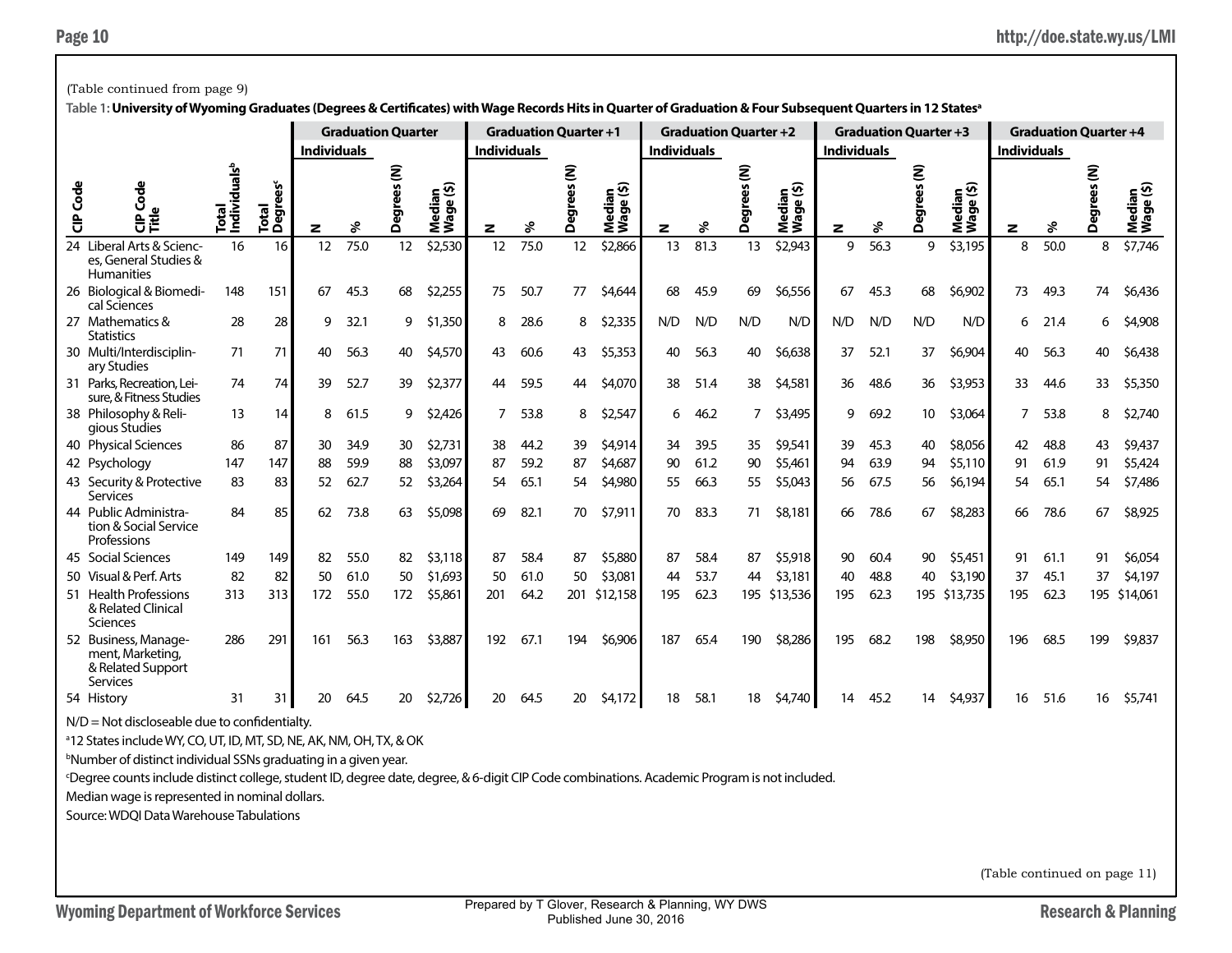(Table continued from page 10)

|                 |                                                                        | <b>Graduation Quarter</b>         |                       |                    | <b>Graduation Quarter +1</b> |       |                     |                    | <b>Graduation Quarter +2</b> |                  |                     |                    | <b>Graduation Quarter +3</b> |                   |                     |                    | <b>Graduation Quarter +4</b> |                  |                         |                    |      |       |                     |
|-----------------|------------------------------------------------------------------------|-----------------------------------|-----------------------|--------------------|------------------------------|-------|---------------------|--------------------|------------------------------|------------------|---------------------|--------------------|------------------------------|-------------------|---------------------|--------------------|------------------------------|------------------|-------------------------|--------------------|------|-------|---------------------|
|                 |                                                                        |                                   |                       | <b>Individuals</b> |                              |       |                     | <b>Individuals</b> |                              |                  |                     | <b>Individuals</b> |                              |                   |                     | <b>Individuals</b> |                              |                  |                         | <b>Individuals</b> |      |       |                     |
| <b>CIP Code</b> | Code<br>으로<br>다른<br>2012/13                                            | Total<br>Individuals <sup>b</sup> | ees<br>Total<br>Degre |                    | ℅                            | ξ     | Median<br>Wage (\$) |                    | ڇ                            | ees (N)<br>Degre | Median<br>Wage (\$) |                    | ℅                            | ξ<br>59<br>ā<br>Ă | Median<br>Wage (\$) |                    | ∗                            | ξ<br>ပ္က<br>Degi | edian<br>age (\$)<br>ĕ₹ | z                  |      | Degi  | Median<br>Wage (\$) |
|                 | <b>Total</b>                                                           | 2,662                             | 2,755                 | 1,465              | 55.0                         | 1,515 | \$2,758             | 1,636              | 61.5                         | 1,696            | \$5,997             | 1,650              | 62.0                         | 1,702             | \$8,692             | 1,633              | 61.3                         | 1,683            | \$9,085                 | 1,623              | 61.0 | 1,673 | \$9,817             |
|                 | Agriculture, Agricul-<br>ture Operations, &<br><b>Related Sciences</b> | 141                               | 143                   | 65                 | 46.1                         | 67    | \$3,072             | 76                 | 53.9                         | 77               | \$5,949             | 86                 | 61.0                         | 87                | \$5,768             | 81                 | 57.4                         | 82               | \$6,611                 | 82                 | 58.2 | 83    | \$7,748             |
| 3               | Natural Resources &<br>Conservation                                    | N/D                               | N/D                   | N/D                | N/D                          | N/D   | N/D                 | N/D                | N/D                          | N/D              | N/D                 | N/D                | N/D                          | N/D               | N/D                 | N/D                | N/D                          | N/D              | N/D                     | N/D                | N/D  | N/D   | N/D                 |
| 4               | Architecture & Relat-<br>ed Services                                   | N/D                               | N/D                   | N/D                | N/D                          | N/D   | N/D                 | N/D                | N/D                          | N/D              | N/D                 | N/D                | N/D                          | N/D               | N/D                 | N/D                | N/D                          | N/D              | N/D                     | N/D                | N/D  | N/D   | N/D                 |
| 5               | Area, Ethnic, Cultural,<br>Gender, & Group<br><b>Studies</b>           | 9                                 | q                     | N/D                | N/D                          | N/D   | N/D                 | 6                  | 66.7                         | 6                | \$1,813             | N/D                | N/D                          | N/D               | N/D                 | N/D                | N/D                          | N/D              | N/D                     | $7^{\circ}$        | 77.8 | 7     | \$1,890             |
| 9               | Communication,<br>Journalism, & Related<br>Programs                    | 78                                | 78                    | 35                 | 44.9                         | 35    | \$2,211             | 44                 | 56.4                         | 44               | \$4,028             | 43                 | 55.1                         | 43                | \$4,976             | 41                 | 52.6                         | 41               | \$5,625                 | 42                 | 53.8 | 42    | \$5,613             |
|                 | 11 Computer & Infor-<br>mation Sciences &<br><b>Support Services</b>   | 32                                | 32                    | 16                 | 50.0                         | 16    | \$3,227             | 19                 | 59.4                         |                  | 19 \$10,350         | 17                 | 53.1                         |                   | 17 \$12,921         | 18                 | 56.3                         |                  | 18 \$13,446             | 19                 | 59.4 |       | 19 \$13,446         |
|                 | 13 Education                                                           | 391                               | 396                   | 327                | 83.6                         | 331   | \$1,642             | 320                | 81.8                         | 324              | \$5,933             | 315                | 80.6                         |                   | 319 \$11,225        | 313                | 80.1                         |                  | 317 \$11,062            | 308                | 78.8 |       | 311 \$11,899        |
|                 | 14 Engineering                                                         | 241                               | 246                   | 98                 | 40.7                         | 102   | \$4,298             | 126                | 52.3                         | 128              | \$11,783            | 128                | 53.1                         |                   | 131 \$13,327        | 123                | 51.0                         |                  | 126 \$13,913            | 123                | 51.0 |       | 126 \$13,808        |
|                 | 15 Engineering Technol-<br>ogies/Technicians                           | 13                                | 13                    | 6                  | 46.2                         | 6     | \$17,879            | 6                  | 46.2                         |                  | 6 \$13,148          | 6                  | 46.2                         |                   | 6 \$15,794          | 6                  | 46.2                         |                  | 6 \$18,069              | 6                  | 46.2 |       | 6 \$17,504          |
|                 | 16 Foreign Languages,<br>literatures, & linguis-<br>tics               | 35                                | 35                    | 18                 | 51.4                         | 18    | \$2,182             | 23                 | 65.7                         | 23               | \$3,661             | 20                 | 57.1                         | 20                | \$6,912             | 20                 | 57.1                         | 20               | \$7,062                 | 17                 | 48.6 | 17    | \$7,800             |
|                 | 19 Family & Consumer<br>Sciences/Human<br><b>Sciences</b>              | 45                                | 45                    | 22                 | 48.9                         | 22    | \$2,170             | 28                 | 62.2                         | 28               | \$3,905             | 25                 | 55.6                         | 25                | \$4,926             | 26                 | 57.8                         | 26               | \$4,405                 | 26                 | 57.8 | 26    | \$4,975             |
|                 | 22 Legal Professions &<br><b>Studies</b>                               | 80                                | 80                    | 14                 | 17.5                         | 14    | \$2,318             | 34                 | 42.5                         | 34               | \$5,909             | 39                 | 48.8                         |                   | 39 \$12,500         | 40                 | 50.0                         |                  | 40 \$13,540             | 45                 | 56.3 |       | 45 \$12,832         |
|                 | 23 English Language &<br>Literature/Letters                            | 55                                | 55                    | 26                 | 47.3                         | 26    | \$1,722             | 33                 | 60.0                         | 33               | \$3,216             | 33                 | 60.0                         | 33                | \$3,832             | 32                 | 58.2                         | 32 <sup>2</sup>  | \$4,175                 | 32                 | 58.2 | 32    | \$3,201             |

**Table 1: University of Wyoming Graduates (Degrees & Certificates) with Wage Records Hits in Quarter of Graduation & Four Subsequent Quarters in 12 Statesa**

 $N/D = Not$  discloseable due to confidentialty.

<sup>a</sup>12 States include WY, CO, UT, ID, MT, SD, NE, AK, NM, OH, TX, & OK

b Number of distinct individual SSNs graduating in a given year.

c Degree counts include distinct college, student ID, degree date, degree, & 6-digit CIP Code combinations. Academic Program is not included.

Median wage is represented in nominal dollars.

Source: WDQI Data Warehouse Tabulations

(Table continued on page 12)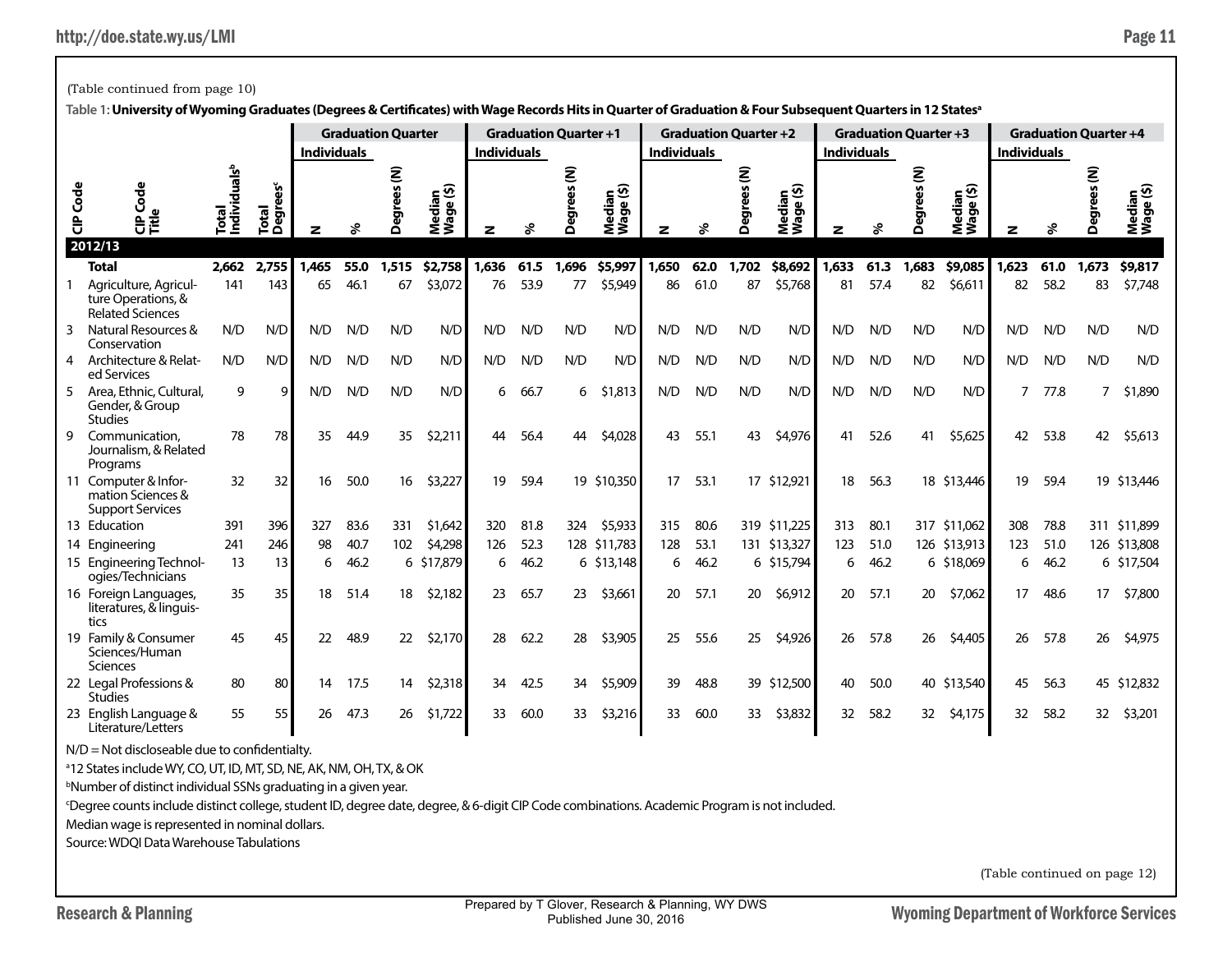|                                                                                                                                                                        | (Table continued from page 11)                                            |                              |                               |                    |      |                           |                                               |                              |      |                          |                         |                              |      |              |                                      |                    |                              |                                 |                                      |                              |      |                |                     |
|------------------------------------------------------------------------------------------------------------------------------------------------------------------------|---------------------------------------------------------------------------|------------------------------|-------------------------------|--------------------|------|---------------------------|-----------------------------------------------|------------------------------|------|--------------------------|-------------------------|------------------------------|------|--------------|--------------------------------------|--------------------|------------------------------|---------------------------------|--------------------------------------|------------------------------|------|----------------|---------------------|
| Table 1: University of Wyoming Graduates (Degrees & Certificates) with Wage Records Hits in Quarter of Graduation & Four Subsequent Quarters in 12 States <sup>a</sup> |                                                                           |                              |                               |                    |      |                           |                                               |                              |      |                          |                         |                              |      |              |                                      |                    |                              |                                 |                                      |                              |      |                |                     |
|                                                                                                                                                                        |                                                                           |                              |                               |                    |      | <b>Graduation Quarter</b> |                                               | <b>Graduation Quarter +1</b> |      |                          |                         | <b>Graduation Quarter +2</b> |      |              |                                      |                    | <b>Graduation Quarter +3</b> |                                 |                                      | <b>Graduation Quarter +4</b> |      |                |                     |
|                                                                                                                                                                        |                                                                           |                              |                               | <b>Individuals</b> |      |                           |                                               | <b>Individuals</b>           |      |                          |                         | <b>Individuals</b>           |      |              |                                      | <b>Individuals</b> |                              |                                 |                                      | <b>Individuals</b>           |      |                |                     |
| <b>CIP</b> Code                                                                                                                                                        | <b>G</b><br>$\mathbf{a}$<br>양토                                            | Individualsb<br><b>Total</b> | Total<br>Degrees <sup>c</sup> | z                  | ℅    | ŝ<br>Degrees              | ledian<br><sup>/aqe (\$)</sup><br>Nedi<br>Wag | z                            | ళ    | Ê<br>egrees<br>$\bullet$ | ⊆ ਔ<br>Median<br>Wage ( | z                            | s    | Ê<br>Degrees | ledian<br><sup>(age (\$)</sup><br>Σš | z                  | శి                           | ŝ<br>59<br>ă<br>န္မ<br>$\Delta$ | ledian<br><sup>(age (\$)</sup><br>Σპ | z                            | శి   | Ē<br>Degr      | Median<br>Wage (\$) |
|                                                                                                                                                                        | 24 Liberal Arts & Scienc-<br>es, General Studies &<br><b>Humanities</b>   | 6                            | 6                             | N/D                | N/D  | N/D                       | N/D                                           | N/D                          | N/D  | N/D                      | N/D                     | N/D                          | N/D  | N/D          | N/D                                  | N/D                | N/D                          | N/D                             | N/D                                  | N/D                          | N/D  | N/D            | N/D                 |
|                                                                                                                                                                        | 26 Biological & Biomedi-<br>cal Sciences                                  | 156                          | 159                           | 79                 | 50.6 | 80                        | \$1,795                                       | 86                           | 55.1 | 88                       | \$4,050                 | 81                           | 51.9 | 81           | \$5,226                              | 82                 | 52.6                         | 82                              | \$6,074                              | 76                           | 48.7 | 76             | \$6,739             |
|                                                                                                                                                                        | 27 Mathematics &<br><b>Statistics</b>                                     | 27                           | 27                            | 7                  | 25.9 | $\overline{7}$            | \$2,860                                       | 13                           | 48.1 | 13                       | \$9,696                 | $12 \overline{ }$            | 44.4 |              | 12 \$11,784                          | 11                 | 40.7                         |                                 | 11 \$12,207                          | 15                           | 55.6 |                | 15 \$11,114         |
|                                                                                                                                                                        | 30 Multi/Interdisciplin-<br>ary Studies                                   | 85                           | 85                            | 48                 | 56.5 | 48                        | \$4,661                                       | 55                           | 64.7 | 55                       | \$4,479                 | 54                           | 63.5 | 54           | \$4,746                              | 54                 | 63.5                         | 54                              | \$5,381                              | 49                           | 57.6 | 49             | \$6,413             |
|                                                                                                                                                                        | 31 Parks, Recreation,<br>Leisure, & Fitness<br><b>Studies</b>             | 76                           | 76                            | 40                 | 52.6 | 40                        | \$3,124                                       | 43                           | 56.6 | 43                       | \$3,829                 | 44                           | 57.9 | 44           | \$5,152                              | 44                 | 57.9                         | 44                              | \$5,090                              | 41                           | 53.9 | 41             | \$5,294             |
|                                                                                                                                                                        | 38 Philosophy & Reli-<br>gious Studies                                    | 14                           | 14                            | N/D                | N/D  | N/D                       | N/D                                           | 6                            | 42.9 | 6                        | \$2,337                 | 8                            | 57.1 | 8            | \$4,350                              | 6                  | 42.9                         | 6                               | \$5,236                              | 7                            | 50.0 | $\overline{7}$ | \$3,058             |
|                                                                                                                                                                        | 40 Physical Sciences                                                      | 102                          | 102                           | 43                 | 42.2 | 43                        | \$2,301                                       | 46                           | 45.1 | 46                       | \$7,262                 | 46                           | 45.1 | 46           | \$9,581                              | 45                 | 44.1                         |                                 | 45 \$10,002                          | 48                           | 47.1 |                | 48 \$10,860         |
|                                                                                                                                                                        | 42 Psychology                                                             | 116                          | 116                           | 68                 | 58.6 | 68                        | \$2,005                                       | 71                           | 61.2 | 71                       | \$4,372                 | 73                           | 62.9 | 73           | \$5,080                              | 72                 | 62.1                         | 72                              | \$5,588                              | 69                           | 59.5 | 69             | \$6,379             |
|                                                                                                                                                                        | 43 Security & Protective<br><b>Services</b>                               | 92                           | 92                            | 64                 | 69.6 | 64                        | \$1,629                                       | 64                           | 69.6 | 64                       | \$4,529                 | 65                           | 70.7 | 65           | \$5,629                              | 68                 | 73.9                         | 68                              | \$5,833                              | 66                           | 71.7 | 66             | \$6,382             |
|                                                                                                                                                                        | 44 Public Administra-<br>tion & Social Service<br>Professions             | 75                           | 76                            | 51                 | 68.0 | 52                        | \$4,276                                       | 53                           | 70.7 | 54                       | \$6,216                 | 58                           | 77.3 | 59           | \$7,730                              | 56                 | 74.7                         | 57                              | \$7,542                              | 60                           | 80.0 | 61             | \$8,748             |
|                                                                                                                                                                        | 45 Social Sciences                                                        | 131                          | 131                           | 71                 | 54.2 | 71                        | \$2,898                                       | 74                           | 56.5 | 74                       | \$4,729                 | 72                           | 55.0 | 72           | \$5,719                              | 70                 | 53.4                         | 70                              | \$5,996                              | 71                           | 54.2 | 71             | \$6,903             |
|                                                                                                                                                                        | 50 Visual & Performing<br>Arts                                            | 77                           | 78                            | 35                 | 45.5 | 36                        | \$1,319                                       | 39                           | 50.6 | 39                       | \$2,776                 | 38                           | 49.4 | 39           | \$4,441                              | 39                 | 50.6                         | 40                              | \$4,868                              | 38                           | 49.4 | 39             | \$5,451             |
|                                                                                                                                                                        | 51 Health Professions<br>& Related Clinical<br>Sciences                   | 348                          | 348                           | 189                | 54.3 | 189                       | \$7,480                                       | 217                          | 62.4 |                          | 217 \$12,132            | 217                          | 62.4 |              | 217 \$13,344                         | 216                | 62.1                         |                                 | 216 \$14,261                         | 211                          | 60.6 |                | 211 \$14,384        |
|                                                                                                                                                                        | 52 Business, Manage-<br>ment, Marketing,<br>& Related Support<br>Services | 275                          | 278                           | 146                | 53.1 | 147                       | \$3,972                                       | 177                          | 64.4 | 179                      | \$6,990                 | 179                          | 65.1 | 181          | \$9,758                              | 179                | 65.1                         | 181                             | \$9,750                              | 180                          | 65.5 |                | 182 \$10,239        |
|                                                                                                                                                                        | 54 History                                                                | 29                           | 29                            | 16                 | 55.2 | 16                        | \$3,426                                       | 20                           | 69.0 | 20                       | \$3,607                 | 20                           | 69.0 | 20           | \$4,494                              | 18                 | 62.1                         | 18                              | \$4,796                              | 19                           | 65.5 | 19             | \$3,706             |

a 12 States include WY, CO, UT, ID, MT, SD, NE, AK, NM, OH, TX, & OK

b Number of distinct individual SSNs graduating in a given year.

c Degree counts include distinct college, student ID, degree date, degree, & 6-digit CIP Code combinations. Academic Program is not included.

Median wage is represented in nominal dollars.

Source: WDQI Data Warehouse Tabulations

(Table continued on page 13)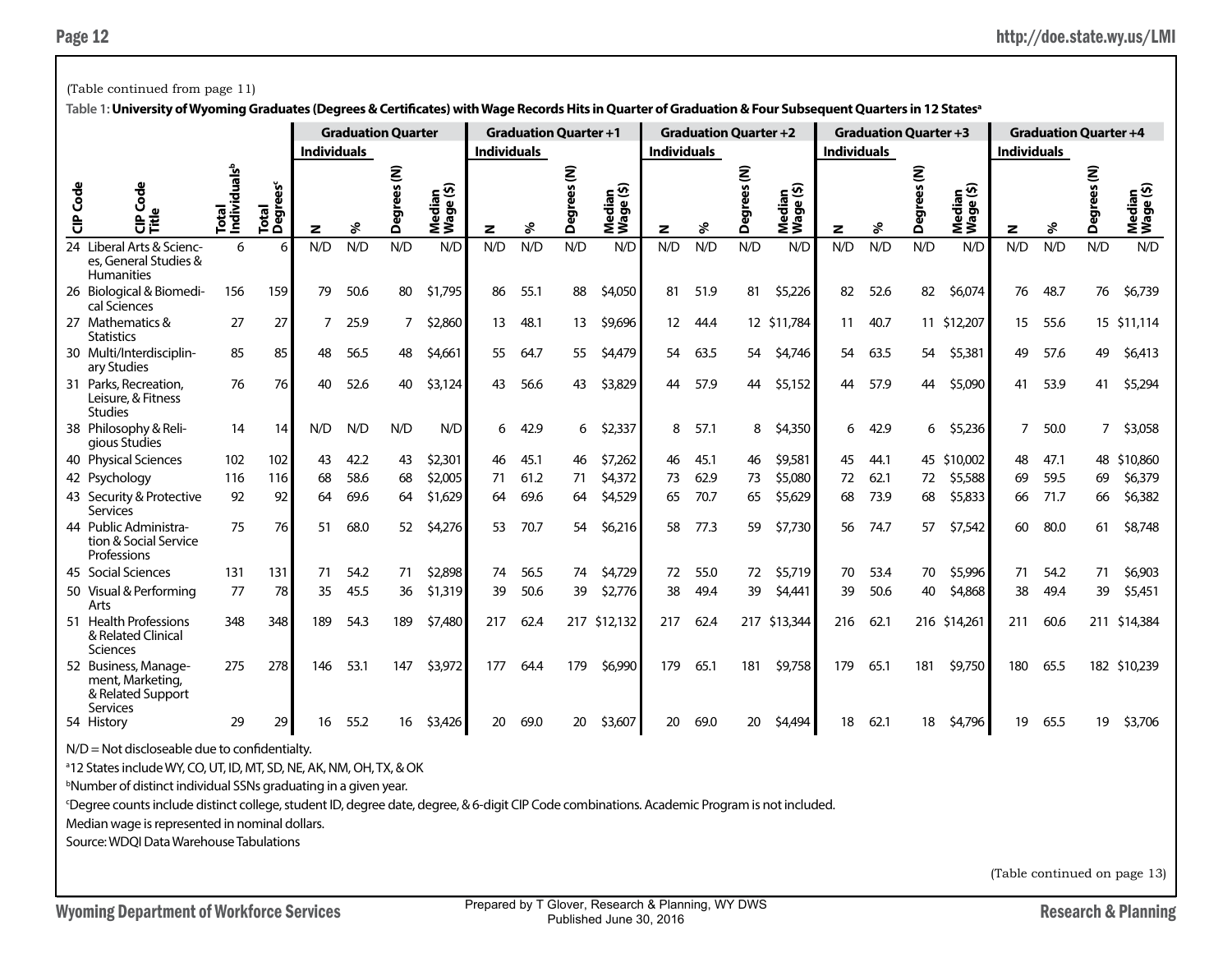|           |                                                                        | <b>Individuals</b>                    |                               | <b>Graduation Quarter</b> |      | <b>Graduation Quarter +1</b><br><b>Individuals</b> |                     |       |      | <b>Graduation Quarter +2</b><br><b>Individuals</b> |                     |       |      | <b>Individuals</b> |                     | <b>Graduation Quarter +3</b> |      | <b>Graduation Quarter +4</b><br><b>Individuals</b> |                     |       |      |        |                     |
|-----------|------------------------------------------------------------------------|---------------------------------------|-------------------------------|---------------------------|------|----------------------------------------------------|---------------------|-------|------|----------------------------------------------------|---------------------|-------|------|--------------------|---------------------|------------------------------|------|----------------------------------------------------|---------------------|-------|------|--------|---------------------|
| Code<br>ិ | Code<br>o<br>문득                                                        | als <sup>b</sup><br>Total<br>Individu | Total<br>Degrees <sup>c</sup> |                           | వి   | <b>Degrees</b> (N)                                 | Median<br>Wage (\$) |       | వి   | <b>Degrees</b> (N)                                 | Median<br>Wage (\$) |       | ళి   | ŝ<br>Deg           | Median<br>Wage (\$) | z                            | వి   | ŝ<br>Deg                                           | Median<br>Wage (\$) |       | వి   | ξ<br>Ă | Median<br>Wage (\$) |
|           | 2013/14                                                                |                                       |                               |                           |      |                                                    |                     |       |      |                                                    |                     |       |      |                    |                     |                              |      |                                                    |                     |       |      |        |                     |
|           | <b>Total</b>                                                           | 2,682                                 | 2.754                         | 1,438                     | 53.6 | 1,473                                              | \$2,876             | 1,638 | 61.1 | 1,682                                              | \$6,277             | 1,594 | 59.4 | 1,636              | \$8,816             | 1.422                        | 53.0 | 1,457                                              | \$9,154             | 1,353 | 50.4 | 1,390  | \$9,739             |
|           | Agriculture, Agricul-<br>ture Operations, &<br><b>Related Sciences</b> | 133                                   | 133                           | 66                        | 49.6 | 66                                                 | \$2,410             | 71    | 53.4 | 71                                                 | \$5,743             | 69    | 51.9 | 69                 | \$7,360             | 61                           | 45.9 | 61                                                 | \$7,377             | 63    | 47.4 | 63     | \$7,363             |
| 3         | Natural Resources &<br>Conservation                                    | N/D                                   | N/D                           | N/D                       | N/D  | N/D                                                | N/D                 | N/D   | N/D  | N/D                                                | N/D                 | N/D   | N/D  | N/D                | N/D                 | N/D                          | N/D  | N/D                                                | N/D                 | N/D   | N/D  | N/D    | N/D                 |
| 4         | Architecture & Relat-<br>ed Services                                   | N/D                                   | N/D                           | N/D                       | N/D  | N/D                                                | N/D                 | N/D   | N/D  | N/D                                                | N/D                 | N/D   | N/D  | N/D                | N/D                 | N/D                          | N/D  | N/D                                                | N/D                 | N/D   | N/D  | N/D    | N/D                 |
| 5         | Area, Ethnic, Cultural,<br>Gender, & Group<br><b>Studies</b>           | 13                                    | 13                            | 6                         | 46.2 | 6                                                  | \$2,029             | 8     | 61.5 | 8                                                  | \$1,940             | 6     | 46.2 | 6                  | \$3,125             | N/D                          | N/D  | N/D                                                | N/D                 | N/D   | N/D  | N/D    | N/D                 |
| g         | Communication,<br>Journalism, & Related<br>Programs                    | 84                                    | 84                            | 46                        | 54.8 | 46                                                 | \$1,806             | 57    | 67.9 | 57                                                 | \$3,456             | 52    | 61.9 | 52                 | \$4,222             | 44                           | 52.4 | 44                                                 | \$4,958             | 44    | 52.4 | 44     | \$5,033             |
|           | 11 Computer & Infor-<br>mation Sciences &<br><b>Support Services</b>   | 21                                    | 21                            | 12                        | 57.1 | 12 <sup>2</sup>                                    | \$4,376             | 13    | 61.9 |                                                    | 13 \$11,306         | 12    | 57.1 |                    | 12 \$11,744         | 10 <sup>°</sup>              | 47.6 |                                                    | 10 \$11,240         | 9     | 42.9 |        | 9 \$13,569          |
|           | 13 Education                                                           | 348                                   | 353                           | 288                       | 82.8 | 293                                                | \$1,908             | 277   | 79.6 | 282                                                | \$6,176             | 274   | 78.7 |                    | 279 \$11,204        | 248                          | 71.3 |                                                    | 253 \$11,161        | 248   | 71.3 |        | 253 \$11,261        |
|           | 14 Engineering                                                         | 302                                   | 305                           | 123                       | 40.7 | 124                                                | \$4,103             | 151   | 50.0 | 153                                                | \$11,278            | 149   | 49.3 | 151                | \$13,386            | 134                          | 44.4 |                                                    | 136 \$12,880        | 122   | 40.4 |        | 124 \$14,024        |
|           | 15 Engineering Technol-<br>ogies/Technicians                           | 10                                    | 10                            | N/D                       | N/D  | N/D                                                | N/D                 | N/D   | N/D  | N/D                                                | N/D                 | N/D   | N/D  | N/D                | N/D                 | N/D                          | N/D  | N/D                                                | N/D                 | N/D   | N/D  | N/D    | N/D                 |
|           | 16 Foreign Languages,<br>literatures, & linguis-<br>tics               | 31                                    | 31                            | 14                        | 45.2 | 14                                                 | \$2,032             | 15    | 48.4 | 15                                                 | \$4,555             | 13    | 41.9 | 13                 | \$7,846             | 13                           | 41.9 | 13                                                 | \$6,457             | 13    | 41.9 | 13     | \$7,846             |
|           | 19 Family & Consumer<br>Sciences/Human<br><b>Sciences</b>              | 44                                    | 44                            | 23                        | 52.3 | 23                                                 | \$1,347             | 28    | 63.6 | 28                                                 | \$3,564             | 27    | 61.4 | 27                 | \$3,744             | 23                           | 52.3 | 23                                                 | \$5,292             | 19    | 43.2 | 19     | \$5,663             |
|           | 22 Legal Professions &<br><b>Studies</b>                               | 71                                    | 71                            | 17                        | 23.9 | 17                                                 | \$1,000             | 38    | 53.5 | 38                                                 | \$5,094             | 39    | 54.9 |                    | 39 \$12,024         | 33                           | 46.5 |                                                    | 33 \$12,112         | 32    | 45.1 |        | 32 \$13,367         |
|           | 23 English Language &<br>Literature/Letters                            | 43                                    | 43                            | 28                        | 65.1 | 28                                                 | \$2,469             | 27    | 62.8 | 27                                                 | \$4,968             | 30    | 69.8 | 30 <sup>°</sup>    | \$5,414             | 26                           | 60.5 | 26                                                 | \$6,489             | 28    | 65.1 | 28     | \$5,207             |

## (Table continued from page 12)

**Table 1: University of Wyoming Graduates (Degrees & Certificates) with Wage Records Hits in Quarter of Graduation & Four Subsequent Quarters in 12 Statesa**

 $N/D = Not$  discloseable due to confidentialty.

<sup>a</sup>12 States include WY, CO, UT, ID, MT, SD, NE, AK, NM, OH, TX, & OK

b Number of distinct individual SSNs graduating in a given year.

c Degree counts include distinct college, student ID, degree date, degree, & 6-digit CIP Code combinations. Academic Program is not included.

Median wage is represented in nominal dollars.

Source: WDQI Data Warehouse Tabulations

(Table continued on page 14)